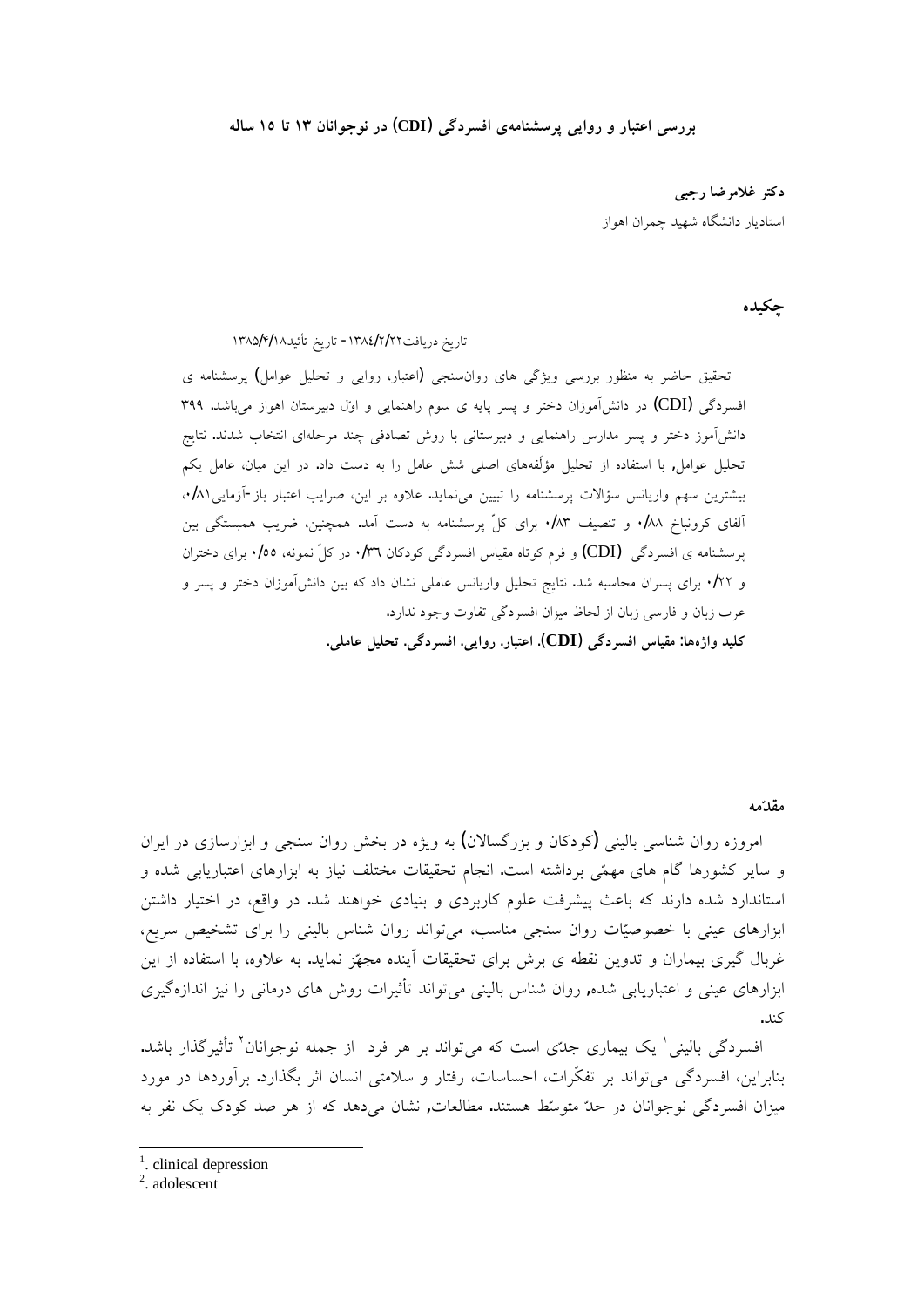مشکلات روانی، رفتاری و هیجانی مبتلاست و از هر ده نفر آن ها یک نفر ممکن است ناراحتی هیجانی جدّي داشته باشد. در ميان نوجوانان، از هر ۸ نفر يک نفر ممکن است از افسردگی رنج ببرد که معمولاً نشانههای اَن از ۱۶ تا ۱۸ سالگی ظاهر میشوند. همچنین براَورد شده است که ۲۰ تا ٤٠ درصد کودکانی که افسرده تشخیص داده شدند, بعد از ٥ سال از آغاز بیماریشان به اختلال دو قطبی مبتلا شدند (لوینسون ؓ، ۱۹۹۸). افسردگی در دورهی نوجوانی، خشم، احساسات ناامیدی و بی|رزشی، واکنش شدید به انتقاد، بی قراری، بی خوابی یا افزایش خواب، بی تصمیمی، عدم شرکت در فعّالیّتهای اجتماعی، خانوادگی و تحصیلی، مردودی یا ترک تحصیل و غیره همراه است. در حقیقت، اگر افسردگی در این دورهی سنّی درمان نشود می تواند به سوء مصرف مواد اعتیادزا و رفتارهای خودکشی منجر شود (بیر ماهر، برینت و بنسون ٔ، ۱۹۹٤) است.

پرسشنامهی افسردگی کودکان و نوجوانان°, ویرایش شدهی پرسشنامهی افسردگی بک<sup>٦</sup> (یک، ۱۹۷۲، به نقل از دونلی و ویلسون<sup>٬</sup>، ۱۹۹٤**)** است، که توسّط کواکس<sup>^</sup> (۱۹۸۱**)** برای ارزیابی افسردگی در دوران کودکے و نوجوانی تدوین شدہ است. تحقیقات متعّددی توسّط پژوهشگران مختلف در رابطه یا تحلیل عاملی این پرسشنامه انجام شده است. در حقیقت، هدف همهی این تحقیقات این بوده است که مادّههای یر سشنامهی فوق یکسان هستند یا اینکه مادّههای آن مستقل از یکدیگر میباشند؟ بنابراین، استفاده از روشهای اَماری اطّلاعاتی را فراهم میکند که ممکن است منجر به درک بهتر ماهیّت افسردگی در اوایل دورهی نوجوانی و شناسایی دقیق آن گردد. پولی، اسبرانا، مارچس چی و ماسی<sup>۹</sup> (۲۰۰۳) در تحلیل عاملی از CDI به هفت عامل دست یافتند. یک عامل عمومی بدون موضوع، دو عامل مربوط به فقدان احساس لذّت، کنارهگیری، بیlفراری، عناد، فقدان اشتها و خود بیمار انگاری بود. سایلور، فینچ، اسپیرتو و بنت <sup>۱٬</sup> (١٩٨٢) در یک نمونهی بالینی به یک راه حلّ هشت عاملی دست یافتند. کواکس (۱۹۸۳) دریافت که یر سشنامهی افسردگی کودک (CDI) در گروههای بالینی یک ساختار چند عاملی افسردگی میباشد. فینچ، فلمینگ'' و اسپیریتو (۱۹۸۲) بر اساس نمونهای از کودکان ۷ تا ۱۷ ساله که به کلینیک مراجعه نمودند، به یک راه حلّ هفت عاملی دست یافتند که ۵۸ درصد واریانس ماده های CDI را تبیین می کند. کلین، سیگل، کالینس و کریفین<sup>۱۲</sup> (۱۹۹٤) در مطالعهای بر روی کودکان ۷ تا ۱۲ ساله مشاهده نمودند که میتوان یک ساختار چهار عاملی را که ۷۱ درصد واریانس CDI را تیبین می کند، نشان داد. دونلی و پلسون(۱۹۸۳) در مطالعهای بر روی نوجوانان ٥ تا ١١ ساله با استفاده از روش تحلیل مؤلّفههای اصلی به شش عامل دست یافتند (خلق افسرده، کنش نمایی ٌ" (ابراز مستقیم یک میل یا تکانه ناخوداًگاه به صورت عملی)، خودینداره منفی، فقدان عاطفه مثبت، مشکلات بدنی و گناه و سرزنش شخصی) و بیان نمودند که پرسشنامه ی افسردگی (CDI) یک پرسشنامه ی چند بُعدی است. هل سل و متسون<sup>۱۶</sup> (۱۹۸٤) در یک جامعه ی بهنجار

- <sup>9</sup>. Poli, Sbrana, Marcheschi., & Masi
- <sup>10</sup>. Saylor, Finch, Sprito., & Bennet
- <sup>11</sup>. Fleming, & Sprito
- <sup>12</sup>. Kline, Siegal, Mullins., & Griffin
- <sup>13</sup>. acting-out

<sup>3</sup> . Lewinshon

<sup>4</sup> . Birmaher, Brent., & Benson

<sup>&</sup>lt;sup>5</sup>. Child and Adolescent Depression Inventory

<sup>&</sup>lt;sup>6</sup>. Beck Depression Inventory

<sup>7</sup> . Donnelly., & Wilson

<sup>8</sup> . Kovacs

 $14$ . Helsel., & Matson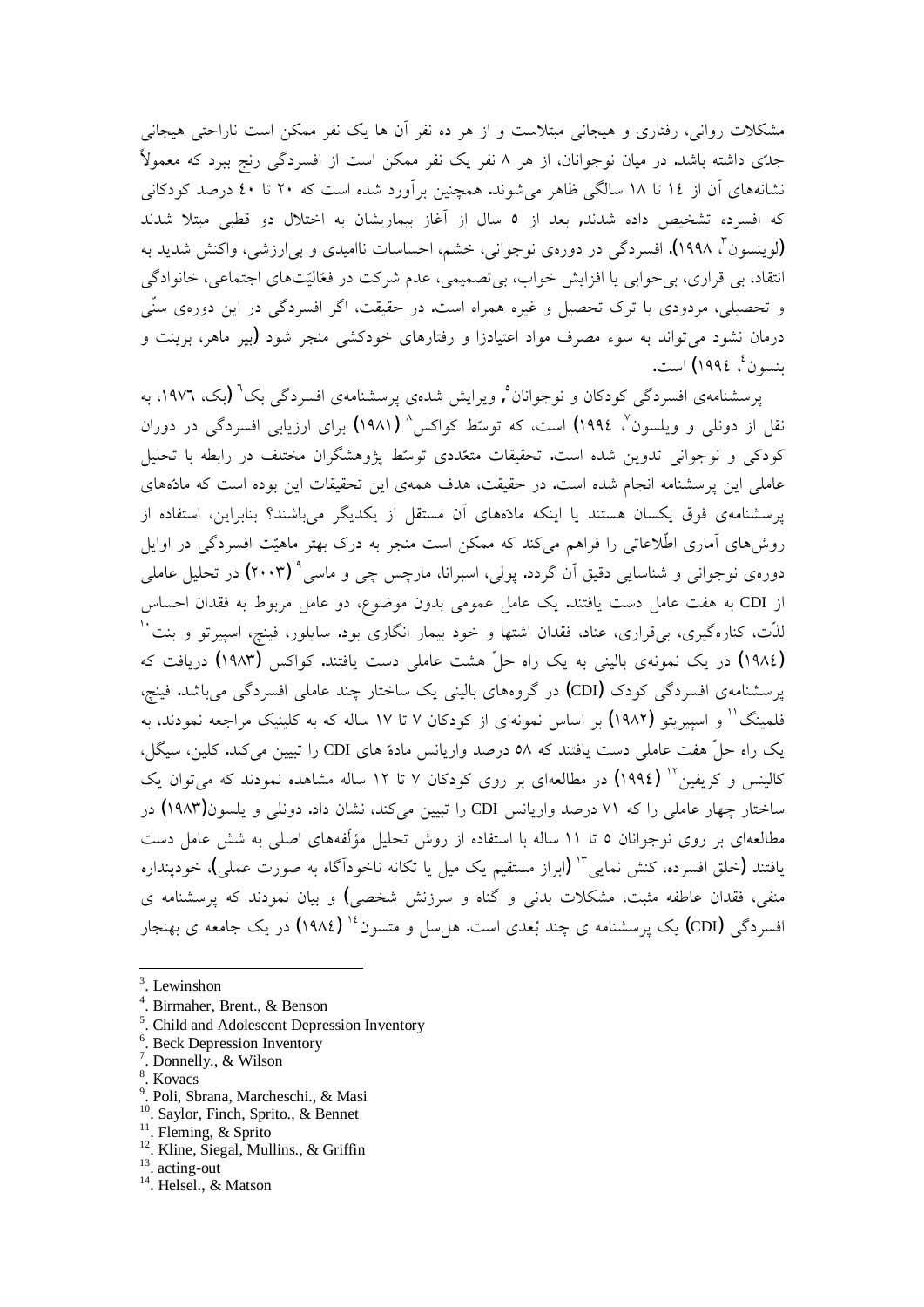۱۶ تا ۱۸ ساله به یک راه حلّ چهار عاملی دست یافتند. دراکر و گریکو - ویگوریتو <sup>۱</sup>٬ **(۲۰۰۲)** در مطالعهای با استفاده از CDI بر روی ۲۰۲ کودک مبتلا به مصرف موادّ مخدّر و الکل به یک راه حلّ پنج عاملی مربوط به خودپنداره منفی، کنش نمایی، نشانههای اختلال بدنی، خلق و ناامیدی دست یافتند. همچنین در مطالعهای روبرت<sup>۱۲</sup> (۱۹۹۲) بر روی ۲۲۰۰ نوجوان ۱۲ تا ۱۷ ساله از چهار گروه فرهنگی با استفاده از یر سشنامه ی افسردگی کودکان و نوجوانان به سه عامل عاطفه ی منفی، عاطفه ی مثبت و نشانههای روان-تني دست يافت.

در کل، تحقیقات متعدّد نشان دادهاند که برسشنامهی افسردگی (CDI) یک ابزار چند بعدی است و هر یک از تحقیقات به عاملهای متفاوت دست یافتهاند. در حقیقت، هدف این تحقیق است که به بی نظمی عامل های استخراج شده توسّط یژوهشگران مختلف سازمان دهد.

مطالعات زیادی درخصوص افسردگی پسران و دختران در مقاطع سنّی مختلف انجام شده است. در دوران کودکی، به نظر می رسد پسران و دختران به میزان برابری در معرض اختلالات افسردگی باشند، امّا در دوران نوجوانی، دختران نسبت به پسران دو برابر پیشتر در معرض خطر افسردگی می باشند (پیر ماهر، ریان، ویلیامسون، برنت، کافمن، داهل، پرل و نیلسون<sup>۱۷</sup> (۱۹۹۲). لیس، فاریس و لیکویست<sup>۱۸</sup> (۲۰۰۱) در مطالعهای مشاهده نمودند که تفاوتهای معنیدار جنسیّتی در افسردگی با استفاده از CDI هم برای گروههای سنّی جوان و هم برای گروههای سنّی مستتر به نفع دختران وجود دارد. اسماکر، گرای هید و گرین<sup>۹</sup>`(۱۹۸**۲)** دریافتند که تفاوتهای جنسیّتی در میزان افسردگی در مادهّهای CDI فقط در ۷ مادهّ دیده میشود. توینک و نولن- هیکسماً `` (۲۰۰۲) در مطالعهای دریافتند که نمرات افسردگی دختران نسبت به نمرات افسردگی پسران در دوران کودکی پایینتر است امّا نمرات افسردگی دختران در آغاز ۱۳ سالگی بالاتر از نمرات پسران همسالشان بود. فریگریا، پسنتی، مولتینی، سیندر و باتاگالیا<sup>۲</sup>، (۲۰۰۱) نشان دادند که نمرات افسردگی دختران بالاتر از نمرات افسردگی پسران میباشد. تاکاچی، روبرتس و سوزوکی<sup>۲۲</sup> (۱۹۹٤) دریافتند که دختران نسبت به پسران احساسات افسردگی را بیشتر بیان میکنند. نجاریان (۱۳۷۳) نشان داد که نمرات دانش آموزان دختر در مقیاس افسردگی کودکان به طور معنیداری بیشتر از دانش آموزان پسر میباشد. کارتیر و لاسن™ (۱۹۹٤) در مطالعهای بر روی ۷۹۲ دانش[موز با استفاده از CDI نشان دادند که دختران نسبت به پسران, نشانهشناسی افسردگی بیشتری دارند. ود، کرینی و پیوالین<sup>۲۶</sup> (۲۰۰۲) دریافتند که میزان افسردگی دانشآموزان دختر به طور معنیداری در سه گروه کانادایی، آمریکایی و بریتانیایی بالاتر است. توموري، زالار و يلي اسنيكار°٬ (۲۰۰۰) در مطالعهاي بر روي ٤٥٩ دانش آموز دبيرستاني ١٤ تا ١١ سال دریافتند که سطح افسردگی و عزّت نفس دختران نسبت به پسران پایین تر است. کنالس، دومنیک-ليابريا، فرناندز - بالارت و مارتي - هنبرگ<sup>۲۲</sup> (۲۰۰۲) در مطالعهاي دريافتند که در قبل از بلوغ بين دختران و

- <sup>19</sup>. Smucker, Graighead., & Green
- <sup>20</sup>. Twenge, & Nolen-Hoeksema
- <sup>21</sup>. Frigeria, Pesenti, Molteni, Sinder., & Battaglia
- <sup>22</sup>. Takeuchi, Roberts., & Suzuki
- <sup>23</sup>. Chartier., & Lassen
- <sup>24</sup>. Wade, Cairney., & Pevalin
- <sup>25</sup>. Tomori, Zalar.,& Plesnicar

<sup>&</sup>lt;sup>15</sup>. Drucker., & Greco- Vigorito

<sup>&</sup>lt;sup>16</sup>. Robert

<sup>&</sup>lt;sup>17</sup>. Birmaher, Ryan, Williamson, Brent, Kaufman, Dahl, Perel., & Nelson

<sup>&</sup>lt;sup>18</sup>. Liss, Phares., & Lilquist

<sup>26</sup>. Canals, Domenech- Liaberia, Fernadez- Ballart., & Mari- Henneberg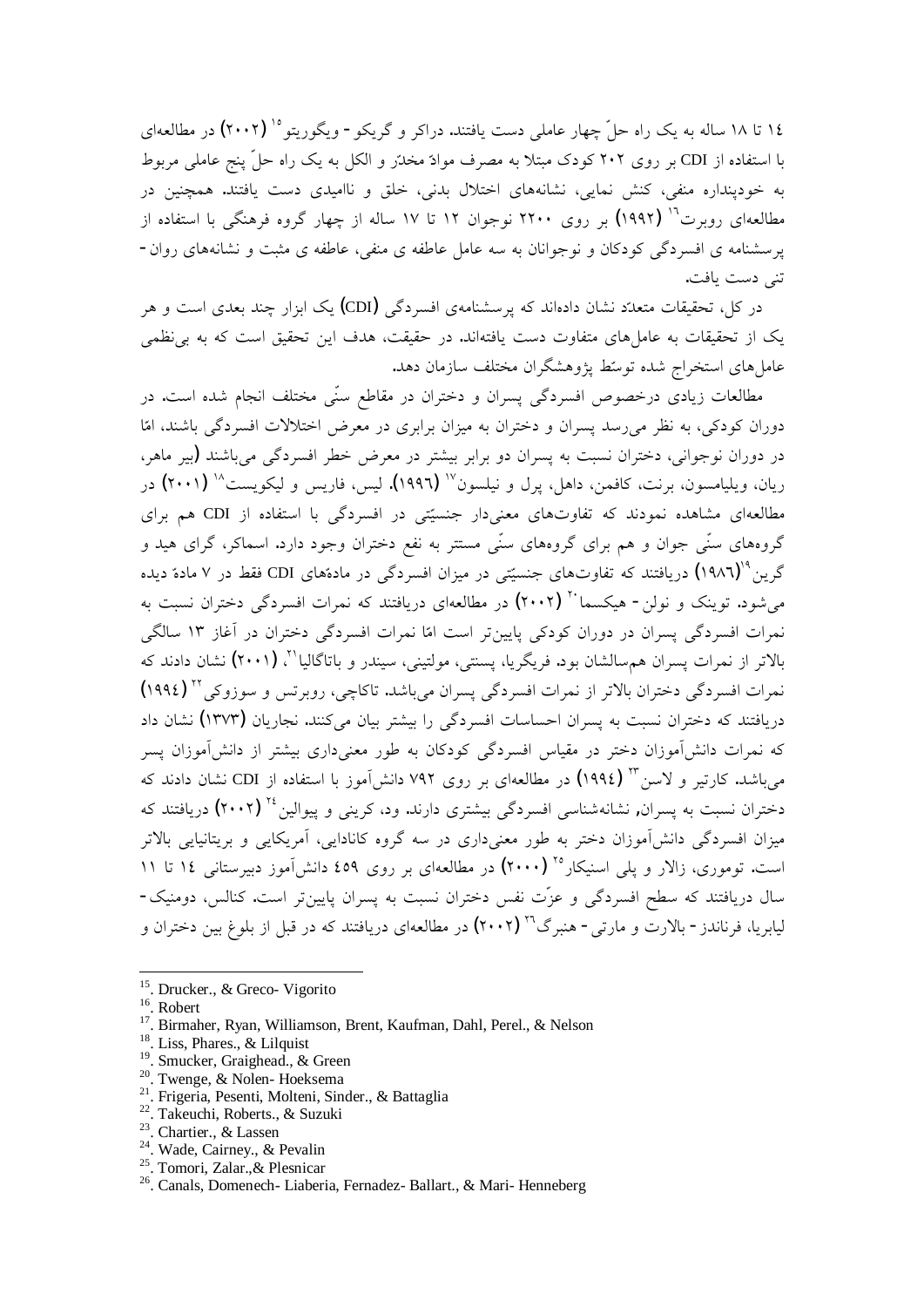پسران از لحاظ میزان افسردگی تفاوت دیده نمیشود، امّا بعد از ۱۵ سالگی، دختران و زنان دو برابر بیشتر از يسران و مردان ممكن است افسرده شوند.

بنابراین، از آن جا که برای ارزیابی میزان افسردگی نوجوانان به ابزاری با ویژگیهای روان سنجی (اعتبار و روایی) مناسب برای محیطهای بالینی و غیربالینی نیاز است، تحقیق حاضر با هدف تدوین یک فرم پایه برای بررسی میزان افسردگی نوجوانان که مناسب و منطبق با جامعهی دانشآموزی بهنجار باشد، طرح و انجام گردیده است. به علاوه، روان شناسان و مشاوران با استفاده از نمرات به دست آمده از پرسشنامهی افسردگی (CDI) در نوجوانان می¤وانند برنامههای پیشگیری و درمانی خود را به صورت مناسبتری پیاده و اجرا كنند. در نهايت، هدف از تحقيق حاضر پاسخ به سؤالات زير مىباشد: ۰. پر سشنامهي افسردگي (CDI) در نوجوانان يک سازهي يک بُعدي است يا چند بُعدي؟ ۲. پرسشنامهی افسردگی (CDI) در نوجوانان از اعتبار و روایی برخوردار میباشد؟

**ƁƹŹ**

# جامعه و شیوه**ی ن**مونهگیری

جامعه آماری این تحقیق، دانشآموزان پایهی سوم راهنمایی (۲۰۰ نفر) و سال اول (۱۹۹ نفر) دبیرستان های شاغل به تحصیل اهواز در سال تحصیلی ۸۲-۸۱ میباشند. ابتدا از بین چهار ناحیهی آموزش و پرورش شهر اهواز دو نا حیهی آموزشی به صورت تصادفی انتخاب شدند. سپس از بین دو ناحیهی برگزیده شده، شش مدرسهی راهنمایی پسرانه و دخترانه و شش دبیرستان پسرانه و دخترانه (جمعاً ۱۲ مدرسه) به صورت تصادفی چند مرحلهای برگزیده شدند. در آخرین مرحله، نمونهی این تحقیق از بین دانش آموزان کلاس های یایهی سوم راهنمایی و اول دبیرستان با توجّه به نسبت هر کلاس به صورت تصادفي ساده انتخاب شدند.

## ایزار تحقیق

در این تحقیق، افسردگی توسط پرسشنامهی افسردگی (CDI) اندازهگیری شد. این پرسشنامه یک ابزار خود- گزارشی است که شامل ۲۷ مادّه میباشد و توسّط کواکس (۱۹۸۱) برای کودکان و نوجوانان ۷ تا ۱۷ ساله تدوین شده است. برای پاسخگویی به آن، آزمودنی باید هر عبارت را بخواند و سپس پاسخ خود را براساس یک شاخص ۳ درجهای از نوع مقیاس لیکرت با دامنهای از نمرهی صفر (گاهی) تا نمرهی ۲ (همیشه) مشخّص کند. حداقل و حلـٌاکثر نمرهي پرسشنامه به ترتیب صفر و ٥٤ میباشد. به عبارت دیگر، در این پرسشنامه، نمرەی زیاد, معّرف میزان بالای افسردگی است. همچنین، این پرسشنامه توسّط محقّقان به فارسی ترجمه شده سپس توسّط دو نفر از اساتید روان شناسی از لحاظ روایی- محتوایی مورد بررسی قرار گرفته است.

اسماکر و همکاران (۱۹۸۲) در مطالعهای بر روی ٥٩٤ پسر و ٦٥٨ دختر ٨ تا ١٦ سال دریافتند که ضرايب آلفاي كرونباخ، بازآزمايي و همبستگي نمرهي كل با تكتك مادّههاي CDI رضايتبخش هستند. فریگویو و همکاران (۲۰۰۱) ضریب آلفای کرونباخ ۰/۸۰ CDI، گزارش کرده, معتقد بودند که CDI یک ابزار در ارزيابي افسردگي كودكان و نوجوانان مي!شد. همچنين دونلي و ويلسون (١٩٩٤) همساني دروني یرسشنامهی افسردگی کودکان را ۰/۸۰ و همبستگی کلّ مادّهها را از ۰/۲۰ تا ۰/۰۰ گزارش نمودند. این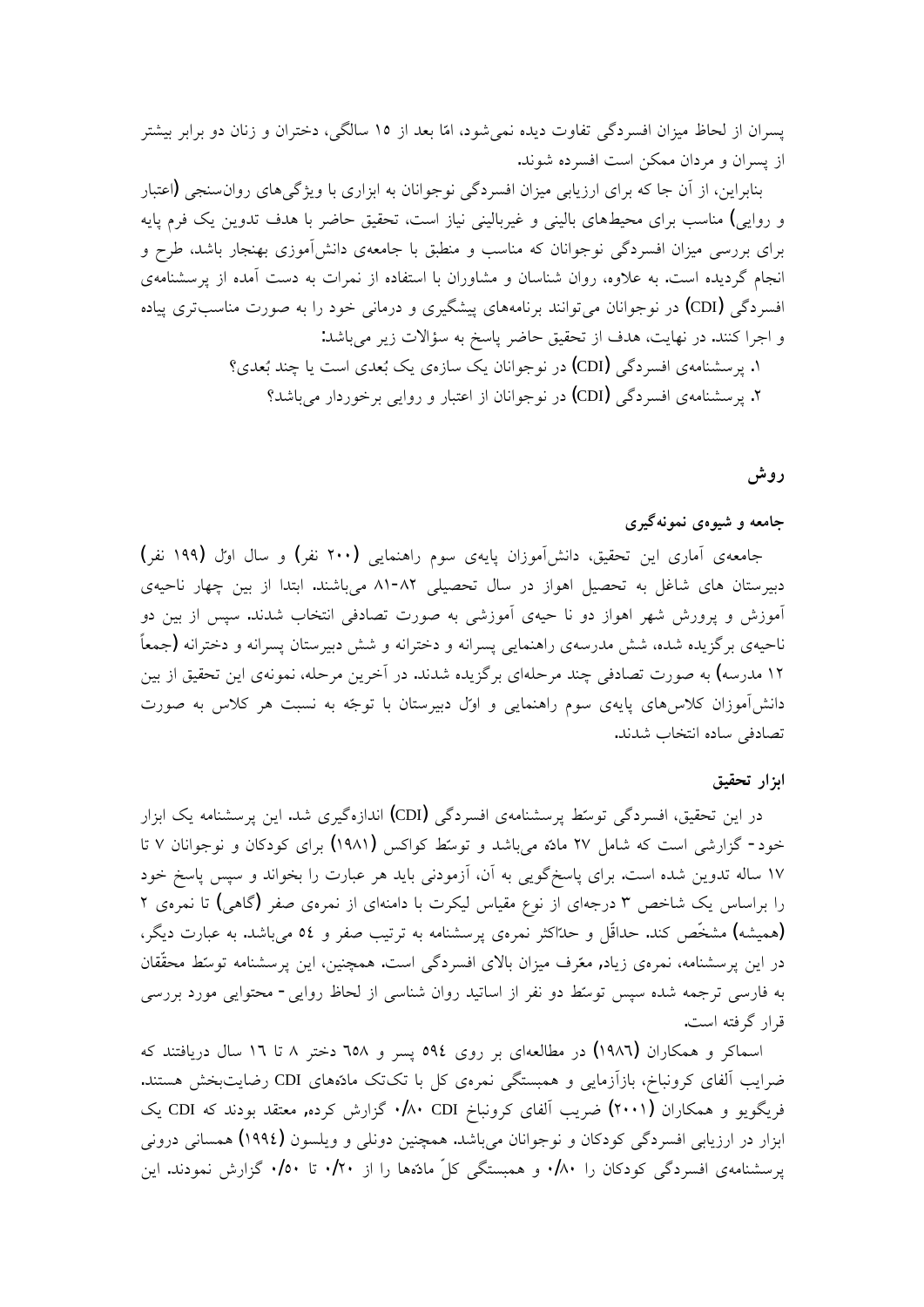محقّقین, آلفای کرونباخ را برای عاملهای پنجم و ششم ضعیف گزارش نمودند. چی یونگ<sup>٬۲۷</sup> (۱۹۹۲، به نقل از تقوی و مزیدی، ۱۳۸٤) در یک تحقیق نشان دادند که مقیاس خودسنجی افسردگی به اندازهی کافی از ثبات درونی و همبستگی هر گویه با کلّ گویهها برخوردار است. ایپن و داردکه<sup>۲۸</sup> (۱۹۹۵، به نقل از تقوی و مزیدی، ۱۳۸٤) مشاهده کردند که مقیاس خودسنجی افسردگی از ثبات درونی بسیار بالا برخوردار میباشد. تقوی و مزیدی (۱۳۸٤) در یک تحقیق بر روی ۹۱۸ دانشآموز در شش شهر بزرگ ایران نشان دادند که مقیاس خودسنجی افسردگی, پاپایی درونی رضایتبخشی دارد. همچنین آن ها دریافتند که پاپایی بازآزمایی فوق در شش شهر ایران و کلّ نمونه (به فاصلهٔ ٤ هفته) همگی معنیدارند.

اسرنو و کارلسون°٬ (۱۹۸۵، به نقل از تقوی و مزیدی، ۱۳۸٤) یک همبستگی بالا بین مقیاس خودسنجی افسردگی و پرسشنامهی افسردگی کودکان (۰/۸۱) پیدا کردند. در یک تحقیق, تقوی و مزیدی (١٣٨٤) ضریب همبستگی بین نمرات کلّ دانشآموزان در دو مقیاس خودسنجی افسردگی و فرم کوتاه مقیاس افسردگی کودکان (CDS-A) را برابر با ۰/۷۲، در دانش[موزان دختر ۰/۷۹ و در دانش[موزان یسر ۰/٦۱ را بهدست آوردند، که تمام ضرایب در سطح ۰/۰۰۱ >P معنیدار بودند.

#### يافتهها

اين بخش به يافتههاي توصيفي (ميانگين و انحراف معيار) و يافتههاي مربوط به سؤالات تحقيق, تفكيك شده است.

#### **ƾƠǀƇƺţƽŚƷƶŤƟŚƿ .Î**

جدول۱ میانگین و انحراف معیار نمرات پرسشنامهی افسردگی (CDI) در دانشآموزان را برحسب جنسیّت و قومیّت نشان می دهد.

| در دانش[موزان برحسب جنسیّت و قومیّت |              |       |         |            |  |  |  |  |  |
|-------------------------------------|--------------|-------|---------|------------|--|--|--|--|--|
| انحراف معيار                        | ميانگين      | تعداد | جنسيّت  | قوميّت     |  |  |  |  |  |
| 1.1.9                               | ۱٦/٥٨        | ۸۹    | يسران   |            |  |  |  |  |  |
| $\cdot$ / $\vee$                    | ۱٦/۷۲        | ۱۰۰   | دختر ان | فارسی زبان |  |  |  |  |  |
| $4/r_{\rm E}$                       | <b>IV/A۳</b> | ۱۱۰   | يسران   |            |  |  |  |  |  |
| ۰۰/۰۰                               | ۱۷/۹۲        | ۱۰۰   | دختر ان | عرب زبان   |  |  |  |  |  |

جدول ۱. میانگین و انحراف معیار نمرات پرسشنامهی افسردگی **(CDI**)

همانطور که در جدول ۱ مشاهده میشود، میانگین (و انحراف معیار) نمرات افسردگی (CDI) در دانش}موزان پسر و دختر فارس زبان ۱**٦/٥٨ (١٠/٠٩)، ١٦/٧٢ (١٠/٧٧)** و براي دانش}موزان پسر و دختر

<sup>27</sup>. Cheung

<sup>28</sup>. Eapen., & Dardkeh

 $29.$  Asarnow., & Carlson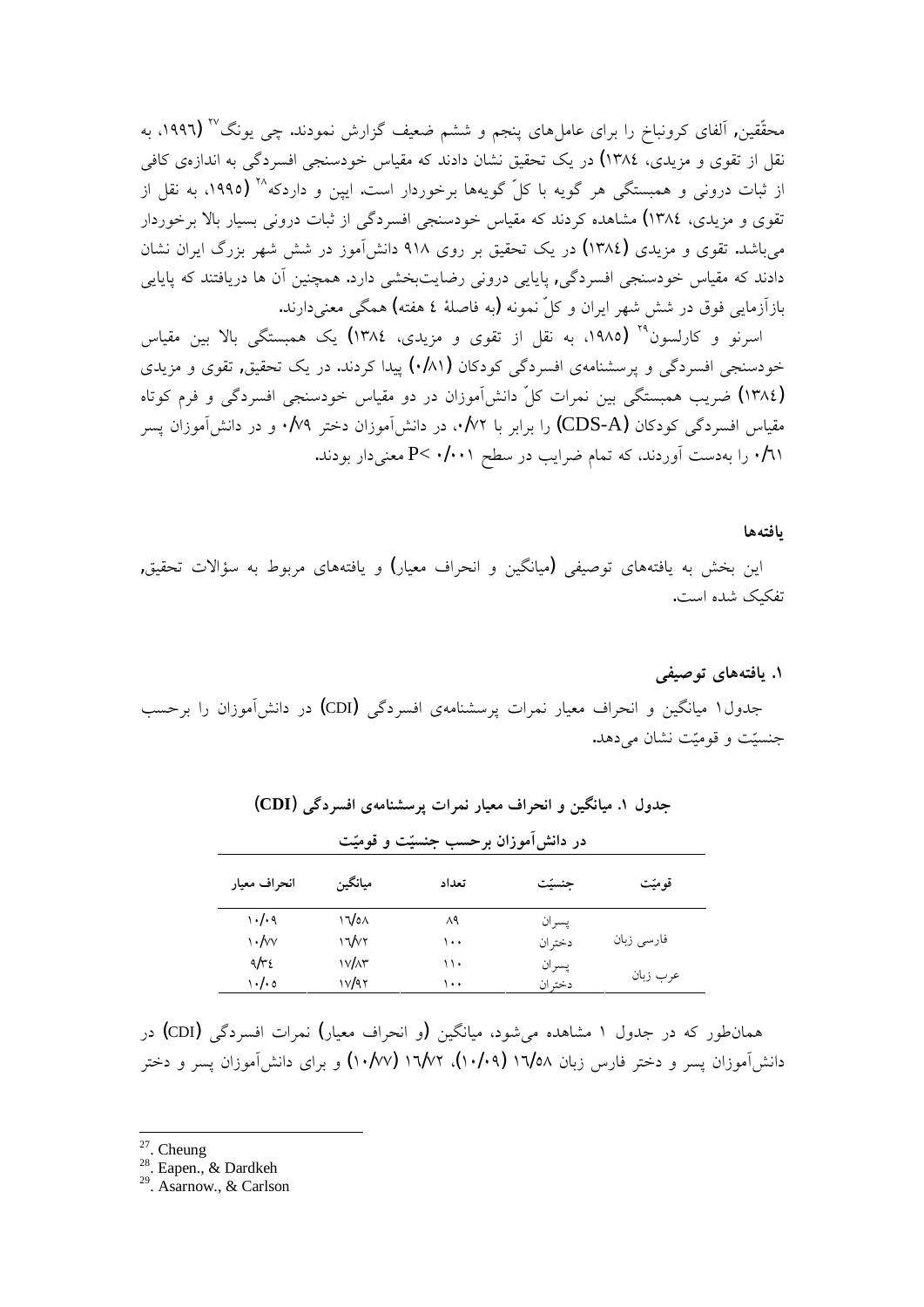| دختر ان                      |              |           | پسران<br>کل نمونه |         |          |                               |         | نمونه           |                               |  |
|------------------------------|--------------|-----------|-------------------|---------|----------|-------------------------------|---------|-----------------|-------------------------------|--|
| انحر اف<br>معیار             | ميانگين      | تعداد     | انحر اف<br>معیار  | ميانگين | تعداد    | انحراف<br>معیار               | ميانگين | تعداد           | شاخص های آماری<br>مقطع تحصيلو |  |
| $\mathcal{N}$ $\land$ $\lor$ | 17/20        | $\gamma$  | $\mathcal{N}$     | 10/T    | $\cdots$ | 9/9۲                          | ١٤/٤٢   | 19V             | سوم راهنمایی                  |  |
| M <sub>W</sub>               | $17\sqrt{2}$ | $4\wedge$ | $N\mathfrak{c}$   | 17/90   | 99       | $\mathcal{N}$ ٦٤              | 10/79   | 19 <sub>A</sub> | اول دبيرستان                  |  |
| $\mathcal{N}$ 9.             | $\sqrt{d}$   | 190       | $\mathcal{N}$ ٦٧  | 12/77   | ۱۹۹      | $\mathcal{N}$ $\vee$ $\wedge$ | 12/9    | ۳۹٥             | جمع                           |  |

جدول۲. میانگین و انحراف معیار نمرات افسردگی (CDI) در دانشآموزان براساس مقطع

تحصیلی و جنسیت

همانطور که در جدول ۲ ملاحظه میشود، میانگین (و انحراف معیار) کلّ دانشآموزان مقطع تحصیلی سوم راهنمايي ١٦/٦٩ (١٠/٣٢) و براي دانشFموزان مقطع تحصيلي اوّل دبيرستان ١٧/٩٧ (٩/٧٥) هستند. همچنین، میانگین (و انحراف معیار) دانشآموزان پسر و دختر مقطع تحصیلی سوم راهنمایی ۱۸/۰۱ (۱۰/۲۰) و ۱۰/۵۲ (۱۰/٤٥) و براى دانش آموزان پسر و دختر مقطع تحصيلى اول دبيرستان ۱۷۵۳ (۹/۲۳) و ١٩/٢٧ (١٠/٢٤) می باشند. به علاوه، میانگین و انحراف معیار کلّ نمرات افسردگی دانش آموزان ٧/٣٣ (۱۰/۰٤)، برای پسران ۱۷/۲۷ (۹/٦٨) و برای دختران ۱۷/۳۲ (۱۰/٤۱) میباشد. در این جا میانگین کل نمرات افسردگی دانشآموزان اوّل دبیرستان از میانگین کلّ نمرات افسردگی دانشآموزان سال سوم راهنمایی بالاتر است. میانگین نمرات افسردگی دانشآموزان پسر سال سوم راهنمایی از میانگین نمرات افسردگی دانشآموزان پسر سال اول دبیرستان و میانگین نمرات دانشآموزان دختر سال اول دبیرستان از مبانگین دانش آموزان دختر سال سوم راهنمایی بالاتر می باشد.

**ƢǀƤŰţƽŚƷƩřŒſƶŝƍƺŝźƯƽŚƷƶŤƟŚƿ .Ï**

**ƱŚƳřƺūƺƳŹŵ (CDI)ƾĭŵźƀƟřįƶƯŚƴƄſźěƾƿřƹŹƾſŹźŝ .Ï-**Î

برای بررسی روایی پرسشنامهی افسردگی (CDI) در نوجوانان، از روش آماری تحلیل عامل استفاده گردید. در آغاز برای بررسی مناسب بودن دادهها آزمون KMO" انجام شد، که ضریب بهدست آمده رضایتبخش بود (۱۸۹–KMO) همچنین، آزمون اندازه گیری کرویت بارتلت<sup>۳۱</sup> برابر با ۲**۱**۲۵/۱۱ و در سطح P<۱**/۰۰۰۱** معنی دار بود.

به منظور تحلیل عوامل پرسشنامه ی افسردگی (CDI) در نوجوانان, ابتدا روش تحلیل مؤلفههای صلی $^{\tau}$ استفاده شد. سپس با استفاده از چرخش متعامد $^{\tau\tau}$  (واریماکس $^{\tau\tau}$ ) و آزمون اسکری $^{\tau\tau}$  (مقادیر ویژه

<sup>30</sup>. Kaiser-Meyer-Olkin

 $31$ . Bartlett's Test of Sphricity

<sup>&</sup>lt;sup>32</sup>. principal component analysis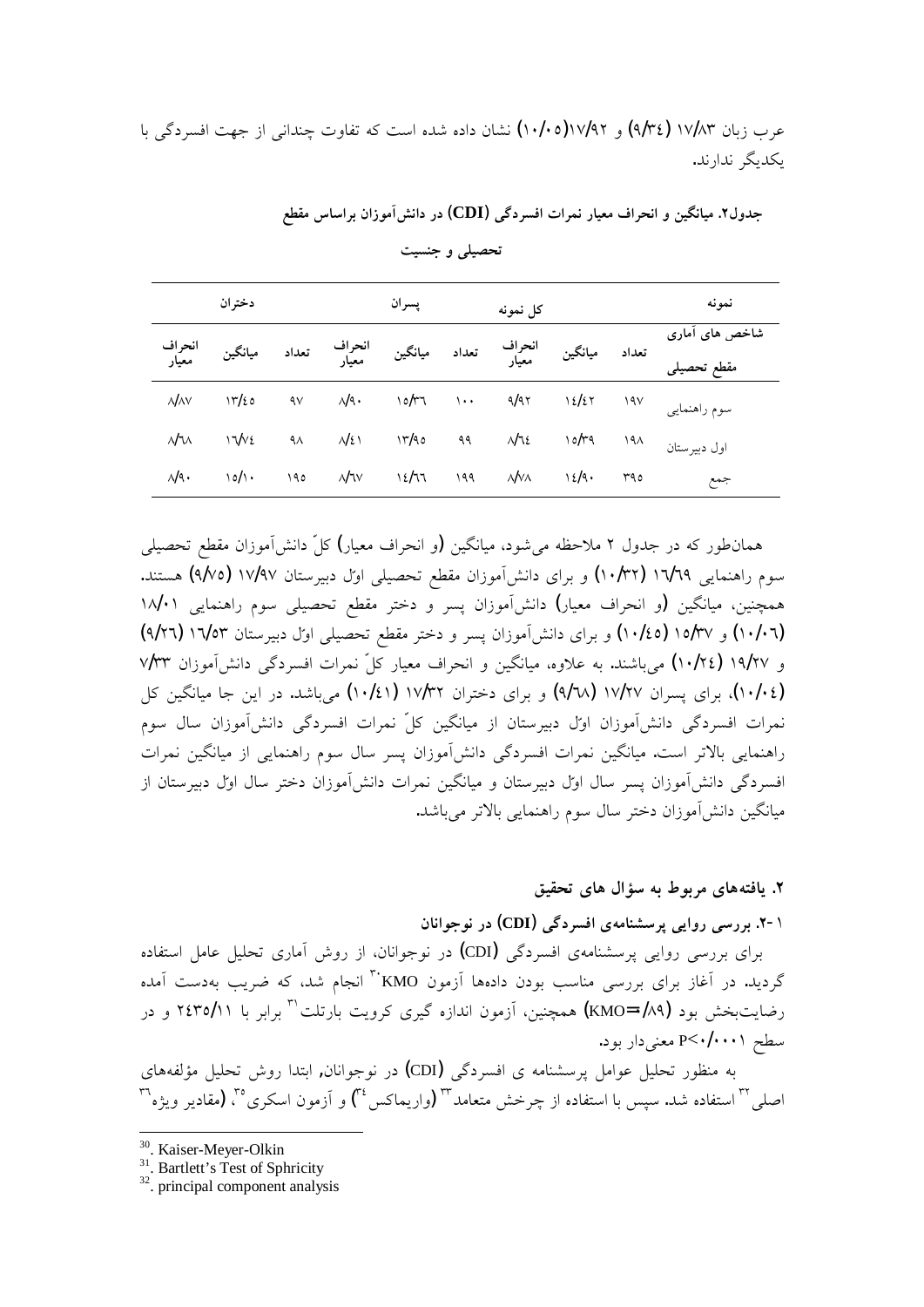ویژه<sup>۳٦</sup> بیشتر از یک**) ٦** عامل بهدست آمد و این ٦ عامل رویهم ٤٧/٥٣ درصد واریانس کلّ سؤالها را تبیین میکنند. در واقع، عامل یکم بیشترین سهم واریانس را در تبیین واریانس فوق برعهده دارد (۲٤/۸۹). با این وجود، نتیجهی بهدست آمده گویای این است که پرسشنامهی افسردگی نوجوانان, پرسشنامهی چند بعدی است. به این ترتیب ٥٣/٣٧ درصد واریانس مشترک بین سؤالها توسّط عامل یکم، ١١/١١ درصد توسِّط دومین عامل، ١٠/٥٦ درصد توسِّط سومین عامل، ٩/٦٥ درصد توسِّط چهارمین عامل، ٨/٢٦ درصد توسِّط ينجمين عامل و ٨٠٣ درصد توسطٌ ششمين عامل تبيين مي شوند. اين يافته به سؤال اول تحقيق پاسخ میدهد. همچنین، سؤال ٥ (همیشه بد هستم) بار عاملی مشترک در عاملهای ۲ و ٤ دارد. تحلیل عوامل بر روی گویههای اصلی پرسشنامه نشان داد که سؤالات ۱، ٤ و ١٦ بر روی ٦ عامل فوق بار عاملی ندارند و می بایست از فرم اصلی حذف شوند.

| از طریق روش عامل یابی محور اصلی |                              |                |                                  |                              |  |  |  |  |  |
|---------------------------------|------------------------------|----------------|----------------------------------|------------------------------|--|--|--|--|--|
| درصد<br>واريانس<br>تجمّعي       | درصد<br>واريانس<br>تبيين شده | مقادير<br>ويژه | ميزان<br>اشتراك                  | شاخص های<br>آماري<br>عامل ها |  |  |  |  |  |
| 81/19                           | <b>YE/19</b>                 | ٦/٧٢           | $\delta r/rv$                    | افسردگي عمومي                |  |  |  |  |  |
| $r\cdot/\rightarrow$            | 0/۲۸                         | ۱/٤۲           | ۱۱/۱۱                            | سرزنش و گناه                 |  |  |  |  |  |
| ۳٥/۱۹                           | ol $\cdot$ ۲                 | ۱/۳٥           | 0٦، ١                            | بىقرارى                      |  |  |  |  |  |
| ۳۹/v۸                           | ۷٥٩                          | ۱/۲۳           | 9/70                             | احساس تنهايى                 |  |  |  |  |  |
| $\epsilon r/\nu$                | ۳/۹۲                         | ۱/۰٦           | Ν۲٦                              | يـأس و نااميدى               |  |  |  |  |  |
| $\epsilon$ v/or                 | ۳/۸۱                         | ۱/۰۳           | $\mathcal{N} \cdot \mathfrak{r}$ | بی ارزشی                     |  |  |  |  |  |

جدول ۳. شاخص های آماری نهایی پرسشنامهی افسردگی نوجوانان

ماتریس عاملی مادّه های پرسشنامهی افسردگی نوجوانان نشان می دهد کـه عامـلهـای اوّل تــا پــنجم دارای مقادیر ویژهی بیشتر از یک هستند، که به ترتیب ۲۵۱۶، ۲/۵۸، ۲/۵۹، ۲/۵۹، ۳/۹۲ و ۳/۸۱ درصد و به طور کلّی ٤٧/٥٣ درصد واریانس کلّ ماده را تبیین می کنند. بنـابراین، عامـل اولّ بـالاترین مـشارکت و سهم را در تبیین واریانس پرسشنامه ی فوق را بر عهده دارد (1⁄4/A۹%). در نتیجه می توان بیان کرد که این پرسشنامه یک ابزار چند بعدی است. این یافته به سؤال او*ت*ل تحقیق پاسخ می دهد.

جدول4. ماتریس ساختار عاملی پرسشنامهی افسردگی(CDI) نوجوانان با استفاده با استفاده از چرخش مایل(پروماکس)

| عامل ششم         | عامل پنجم      | عامل چهارم     | عامل سوم            | عامل دوم    | عامل اوڻل                | عامل ها<br>مادّه ها |
|------------------|----------------|----------------|---------------------|-------------|--------------------------|---------------------|
| $\cdot/\times$   | $\cdot$ /16    | $\cdot$ /۲۴    | $\cdot$ /18         | ۰/۲۹        | $\cdot$ /۳ $\vee$        |                     |
| $\cdot$ /۲۷      | ۱۸۶            | ۰/۳۹           | $\cdot$ /۲ $\wedge$ | ۱۳۵.        | .44                      |                     |
| $\cdot/\gamma$ . | $\cdot/\cdot$  | $\cdot/\tau$ ۳ | ۲۵۱.                | ۰/۴۹        | $\cdot/\wedge$           |                     |
| $\cdot/\tau$     | ٬/۴۵           | $\cdot$ /۴۴    | ۱۲۶                 | $\cdot$ /۳۴ | $\cdot/\gamma\tau$       |                     |
| $\cdot/\wedge$   | ۰/۳۴           | ۱۳۱.           | $\cdot/\tau$        | 0۹،         | $\cdot/\tau$             |                     |
| $\cdot/\wedge$   | $\cdot/\tau$   | $\cdot$ /۲۶    | ۰/۳۸                | ۰/۳۴        | ۱۳۵.                     |                     |
| ۱۲۵.             | ۰/۳۷           | $\cdot$ /۳۴    | ۰/۳۶                | ۰/۵۴        | $\cdot$ /۴ $\wedge$      |                     |
| $\cdot/\tau$ ٢   | $\cdot/\gamma$ | $\cdot/\gamma$ | ۱۳۶                 | ۰/۳۴        | $\cdot/\gamma_{\Lambda}$ |                     |

<sup>33</sup>. orthogonal

<sup>34</sup>. varimax

 $35.$  Scree test

 $36.$  eigenvalue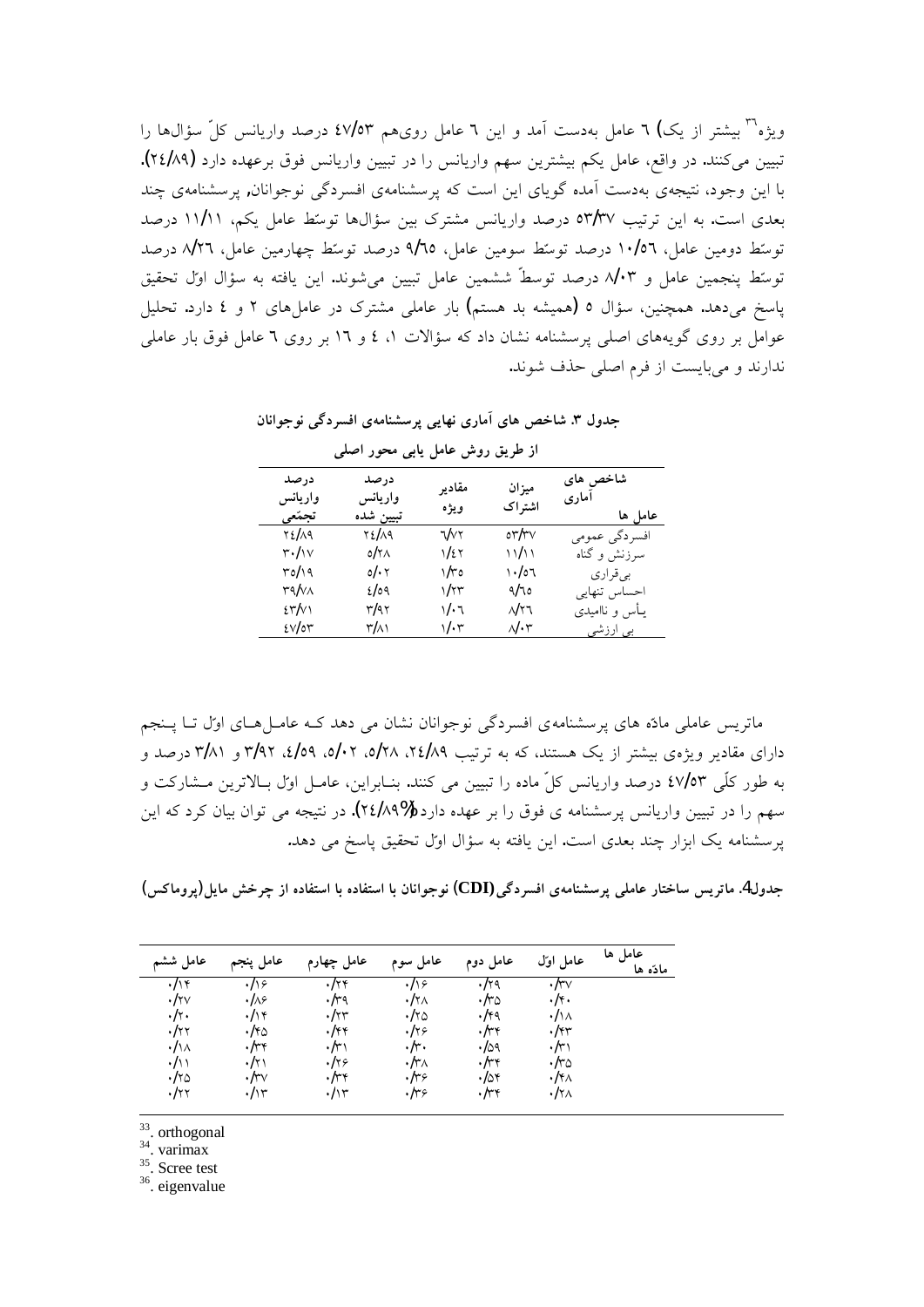| $\cdot/\wedge$        | $\cdot/\cdot$ ۵        | $\cdot$ / $\cdot$      | $\cdot$ /۴۲              | $.1$ ۴.                | $\cdot/\cdot$        |                |
|-----------------------|------------------------|------------------------|--------------------------|------------------------|----------------------|----------------|
| .119                  | $\cdot/\tau$           | $\cdot/\tau$           | $\cdot/\tau$             | $\cdot$ /٣۵            | $\cdot/\circ \wedge$ |                |
| $\cdot/\rightarrow$   | $\cdot/\gamma\gamma$   | $\cdot/\tau$ .         | .159                     | .119                   | $\cdot/\circ \cdot$  |                |
| $\cdot/\tau$ ۳        | $\cdot$ /٣٩            | $\cdot$ /0 $\vee$      | $\cdot$ /٣٧              | $\cdot/\circ \cdot$    | .14.                 |                |
| $\cdot/\tau$ ۳        | $\cdot$ /۲۵            | $\cdot$ /٣۵            | $\cdot/\gamma_{\Lambda}$ | $\cdot$ /٣٩            | $\cdot/\tau$         |                |
| $\cdot/\cdot$ $\circ$ | $\cdot$ /۲۷            | $\cdot/\cdot$ ۹        | $\cdot/\cdot$            | $\cdot$ /00            | $\cdot/\cdot$        | بنابراين       |
| $\cdot/\rangle$       | ۰٬۱۰۶                  | $\cdot/\cdot$          | $\cdot/\gamma$           | $\cdot/\wedge$         | $\cdot$ /۲۶          |                |
| $\cdot$ /۲۵           | ۱۲۵.                   | .149                   | $\cdot/\gamma$           | $\cdot/\tau$           | $\cdot/\gamma\tau$   | ماتريس<br>چون  |
| $\cdot/\tau$          | $\cdot$ /۳۹            | $\cdot$ /٣٣            | .14.                     | $\cdot/\tau$ ٢         | $\cdot$ /۴۵          |                |
| $\cdot/\cdot$         | $\cdot/\tau$           | $\cdot/\cdot$          | $\cdot/\cdot$ ۴          | $\cdot/\cdot$          | .14.                 | عاملى چرخش     |
| $\cdot$ /٣۴           | $\cdot$ /۲ $\vee$      | $\cdot/\tau$           | $\cdot$ /۴۲              | .119                   | $\cdot$ /۴۹          | نايافته<br>و   |
| .119                  | $\cdot$ / $\tau$       | .14.                   | $\cdot/\tau$ q           | .14.                   | $\cdot$ /۶ $\vee$    |                |
| .119                  | $\cdot/\gamma_A$       | ۱۶۶                    | $\cdot/\tau$             | $\cdot/\tau$           | $\cdot/\tau$         | بارهای عاملی   |
| $\cdot/\circ$         | $\cdot$ /٣٩            | ۱۶۶                    | $\cdot$ / $\tau\tau$     | $\cdot$ /۳۹            | $\cdot$ /٣۵          |                |
| $\cdot/\gamma$        | $\cdot/\tau_{\Lambda}$ | $\cdot$ /۲ $\vee$      | 109                      | $\cdot/\gamma$         | $\cdot$ /۲ $\vee$    | آن، ساختاري    |
| .149                  | $\cdot/\tau$           | $\cdot/\tau$           | $\cdot/\circ \tau$       | $\cdot$ /0۳            | $\cdot/\tau$         |                |
| .157                  | $\cdot$ /٣٧            | $\cdot/\tau_{\Lambda}$ | $\cdot/\tau$             | $\cdot/\tau_{\Lambda}$ | $\cdot/\circ \tau$   | با معنا و ساده |
| $\cdot/\wedge$        | $\cdot/\tau$           | $\cdot$ /٣۵            | $\cdot/\tau_{\Lambda}$   | $\cdot/\tau_{\Lambda}$ | .114                 |                |
| $\cdot/\wedge$        | $\cdot/\tau$           | $\cdot$ /۲ $\vee$      | $\cdot$ /۴ $\vee$        | ۰/۲۲                   | .114                 | ايجاد<br>نمى   |
|                       |                        |                        |                          |                        |                      |                |

کنند، عامل

های استخراج شده با استفاده از چرخش مایل(پروماکس) به محورهای جدید انتقال داده شدند. در جدول ۴ ماتریس ساختار عاملی چرخش یافتهی مادّه های پرسشنامهی افسردگی نوجوانان درج شده اند. در این ماتریس, از بارهای عاملی ۰/۴۰ به بالا استفاده شده است. عامل اول دارای مقدار ویژهی ۶/۷۲ میباشد، که با توجّه به مادّه ها می توان نام آن را "افسردگی عمومی" نامید. عامل دوم دارای مقدار ویژهی ۱/۴۲ که **"**سرزنش و گناه" نشان می دهد. عامل سوم دارای مقدار ویژهی ۱/۳۵ "بی قراری" را بیان می کند. عامل های چهارم دارای مقادیر ویژهی ۱/۲۳ "احساس تنهایی، پنجم ۱/۰۶ "یأس و ناامیدی" و ششم ۱/۰۳ "بی ارز شے " را نشان مے دھند.

|           | افسردگی نوجوانان |          |          |               |            |
|-----------|------------------|----------|----------|---------------|------------|
| عامل پنجم | عامل چهارم       | عامل سوم | عامل دوم | عامل اوڻل     | عامل ها    |
|           |                  |          |          | $*$ ./0.      | عامل دوم   |
|           |                  |          | $*105$   | $*$ ./00      | عامل سوم   |
|           |                  | $*$ ./27 | $*$ ./0۲ | $*.\prime$ or | عامل چهارم |
|           | $*$ ./01         | $*$ ./21 | $*120$   | $*.\prime$ or | عامل پنجم  |
| $*$ ./۳۱  | $*$ ./۳۱         | $*$ ./21 | $*$ ./2. | $*$ ./٣٣      | عامل ششم   |

جدول ٥. ضرایب همبستگی بین عوامل ششگانه پرسشنامهی

 $* P < \cdot / \cdot \cdot \cdot$ 

همان طور که در جدول ۵ ملاحظه می شود، بین عامل های استخراج شــدهی شــشگانه بــا اســتفاده از چرخش مایل (پروماکس) در سطح آماری ۰/۰۰۰۱ > P رابطهی معناداری وجود دارد، که بیشترین همبستگی بین عامل های اول و سوم دیده می شود، که بالاترین و کمترین همبستگی به ترتیب مربوط به عامل هـای اوِّل و سوم (۱۵۵) و پنجم و ششم (۱۳۰) به دست آمده اند.

> جدول٦. ضرایب روایی هم زمان بین پرسشنامهی افسردگی (CDI ) در نوجوانان با فرم مقیاس افسردگی کودکان در کل نمونه و به تفکیک جنسیّت، قومیّت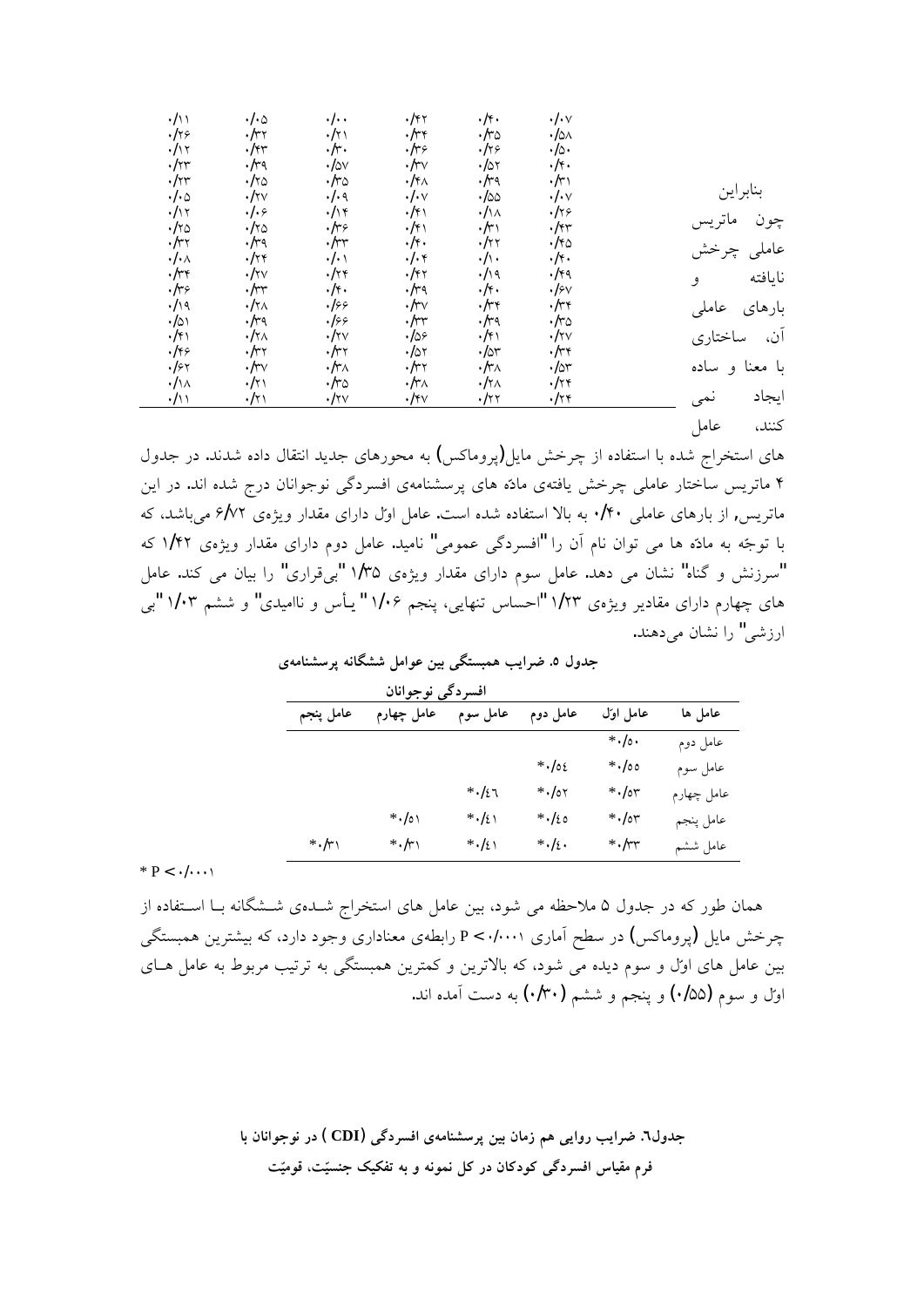و مقطع تحصیلی را نشان می دهد.

|                                                        | مقطع تحصيلى                                                        |                                                             | $\overline{\phantom{0}}$<br>قومیّت                       | . ت ت<br>حنسئت                                                | $\sim$ $\sim$                                             |                                              | نمو نه                 |
|--------------------------------------------------------|--------------------------------------------------------------------|-------------------------------------------------------------|----------------------------------------------------------|---------------------------------------------------------------|-----------------------------------------------------------|----------------------------------------------|------------------------|
| أورل<br>دبيرستان                                       | سوم<br>راهنمایی                                                    | عرب زبان                                                    | فارس زبان                                                | دختران                                                        | پسران                                                     | کل نمونه                                     | پرسشنامه               |
| $\cdot$ /۳ $\vee$<br>$n = \xi$<br>$p<\cdot/\cdot\cdot$ | $\cdot$ /۳ $\vee$<br>$n = \xi \xi$<br>$p<\cdot/\cdot$ \ $\uparrow$ | $\cdot$ /19<br>$n = o \setminus$<br>$p = \frac{1}{\lambda}$ | ۱۵۹.<br>$n = \epsilon \tau$<br>$p<\cdot/\cdot\cdot\cdot$ | $\cdot$ /0٤<br>$n = \varepsilon$<br>$p<\cdot/\cdot\cdot\cdot$ | $\cdot$ /۲۳<br>$n = \circ \tau$<br>$p = \cdot / \cdot 9V$ | ۳٦.<br>$n = 9r$<br>$p<\cdot/\cdot\cdot\cdot$ | مقياس افسردگي<br>)CDI( |

همانطور که در جدول ٦ ملاحظه می شود، ضریب همبستگی بین مقیاس افسردگی (CDI) و یرسشنامهی افسردگی کودکان و نوجوانان توسّط نجاریان (۱۳۷۳) در کلّ نمونه روی ۹۳ نفر ۰/۳٦ (p<-/∙··۱)، در دانش آموزان پسر روی ۵۳ نفر ۱۲۳′۰ (p=۰/۰۹۷)، در دانش آموزان دختر روی ٤٠ نفر  $\epsilon$ ۰/۰ (p<۰/۰۰۱) )، در دانش[موزان فارس زبان روی ٤٢ نفر ۱۵۹۰ $\epsilon$ ۰/۰)، در دانش[موزان عرب  $(p<\cdot/\cdot$ زبان روی ۵۱ نفر ۰/۱۹ (p=۰/۱۸٤)، در دانش آموزان پایهی سوم راهنمایی روی ٤٤ نفر ۰/۳۷ (p<۰/۰۱۲ و در دانشآموزان سال اول دبیرستان روی ٤٩ نفر ۰/۳۷ (p<۰/۰۱۰) میباشد. به عبارت دیگر، فقط در دانشآموزان يسر و دانشآموزان عرب زبان ضريب همبستگي بين دو يرسشنامهي فوق ديده نمي شود. اين یافته به بخش دوم سؤال دوم تحقیق پاسخ میدهد.

**ƱŚƳřƺūƺƳŹŵ (**CDI**)ƾĭŵźƀƟř įƶƯŚƴƄſźěŹŚŞŤƗřƾſŹźŝ .2-2** ضرایب اعتبار پرسشنامهی افسردگی (CDI) در نوجوانان با دو روش بازآزمایی (بعد از یک هفته) و همسانی درونی (آلفای کرونباخ و تنصیف) مورد بررسی قرار گرفت.

|                                   | جدول ۷. ضرایب اعتبار پرسشنامهی افسردگی (CDI) در نوجوانان با دو روش<br>بازآزمایی و همسانی درونی (آلفای کرونباخ و تنصیف) در کلّ نمونه و<br>به تفکیک جنسیّت (پسر و دختر) و قومیّت (فارسی زبان و عرب زبان) |                           |                           |                           |               |          |  |  |  |  |  |  |
|-----------------------------------|--------------------------------------------------------------------------------------------------------------------------------------------------------------------------------------------------------|---------------------------|---------------------------|---------------------------|---------------|----------|--|--|--|--|--|--|
|                                   | قومیّت                                                                                                                                                                                                 |                           | جنسيّت                    |                           | نمونه         |          |  |  |  |  |  |  |
| عرب زبان                          | فارس زبان                                                                                                                                                                                              | دختران                    | يسران                     | كلّ نمونه                 |               | شاخص هاي |  |  |  |  |  |  |
|                                   |                                                                                                                                                                                                        |                           |                           |                           |               | اعتبار   |  |  |  |  |  |  |
| $\frac{1}{\sqrt{2}}$              | $\sqrt{\wedge}$                                                                                                                                                                                        | 7∖۹                       | √∿                        | $\sqrt{\wedge}$           |               |          |  |  |  |  |  |  |
| $n = \epsilon \tau$               | $n = 00$                                                                                                                                                                                               | $n = \xi$                 | $n = \varepsilon$         | $n = 9V$                  | بازآزمايى     |          |  |  |  |  |  |  |
| $p<\cdot/\cdot\cdot\cdot$         | $p<\cdot/\cdot\cdot\cdot$                                                                                                                                                                              | $p<\cdot/\cdot\cdot\cdot$ | $p<\cdot/\cdot\cdot\cdot$ | $p<\cdot/\cdot\cdot\cdot$ |               |          |  |  |  |  |  |  |
| $\cdot/\wedge$ ٦                  | $\cdot/\wedge\wedge$                                                                                                                                                                                   | $\cdot/\wedge$            | $\cdot/\wedge$            | $\cdot/\wedge$            | ألفاى كرونباخ |          |  |  |  |  |  |  |
| $n = \mathbf{Y} \cdot \mathbf{A}$ | $n = \sqrt{\Delta V}$                                                                                                                                                                                  | $n = \sqrt{90}$           | $n = \sqrt{9}$            | $n = r \circ \circ$       |               | همسائی   |  |  |  |  |  |  |
| $\cdot/\wedge$ ۲                  | $\cdot/\wedge$ ٦                                                                                                                                                                                       | $\cdot/\wedge r$          | ە∧/⊷                      | $1\lambda$                | تنصيف         | درونى    |  |  |  |  |  |  |
| $n = \gamma \cdot \Lambda$        | $n = \sqrt{\Delta V}$                                                                                                                                                                                  | $n = \sqrt{90}$           | $n = \sqrt{99}$           | $n = r q o$               |               |          |  |  |  |  |  |  |

همانطور که در جدول ۷ ملاحظه میشود، ضرایب بازآزمایی پرسشنامه (CDI) در کلّ نمونه(یعد از یک هفته) ۰/۸۱ (p<۰/۰۰۰۱)، برای پسران ۰/۲۸ (p<۰/۰۰۰۱)، برای دختران ۰/۸۹ (p<۰/۰۰۱)، برای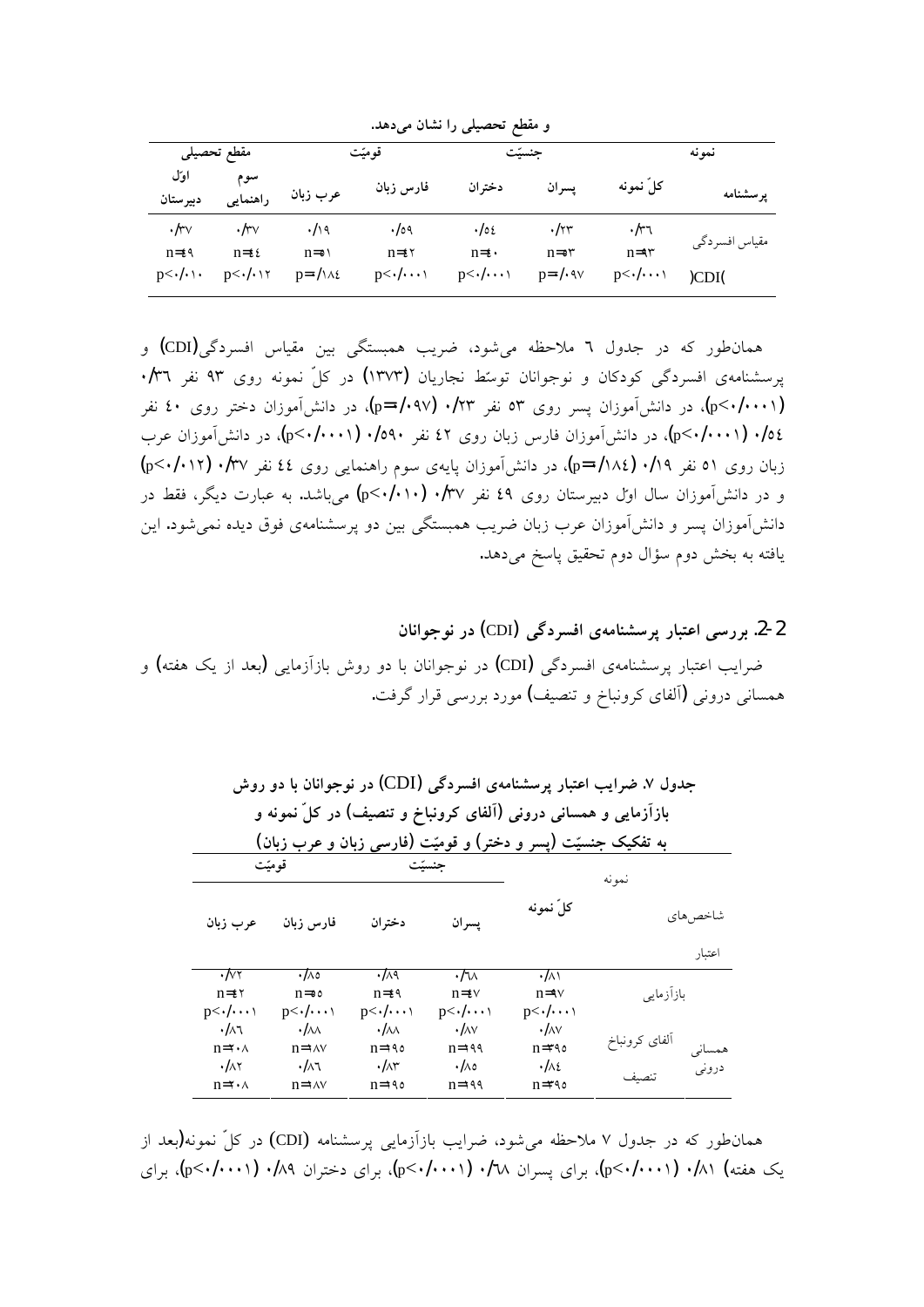قومیّت فارس زبان ۰/۸۵ (p<۰/۰۰۰۱) و برای قومیّت عرب زبان ۰/۷۲ (p<۰/۰۰۱) معنیدار میباشند. همچنین، ضریب همسانی درونی (آلفای کرونباخ و تنصیف) پرسشنامهی افسردگی در کلّ نمونه (۱۸۷. و ۰/۸۶)، در پسران (۱۸۷. و ۱/۵۵) در دختران (۱۸۸. و ۱۸۳.)، در قومیّت فارس زبان (۱۸۸. و ۱/۸۲) و در قومیّت عرب زبان (۱۸7• و۱۸۲) میباشند، که تمام ضرایب در حلهّ رضایتبخش هستند. علاوه بر این، همبستگی سؤالهای پرسشنامه با نمرهی کل نیز محاسبه شد، که همهی سؤالها با نمرهی کل وهمبستگی معنیداری داشتند. دامنهی این ضرایب بین ۰/۳۵ تا ۰/۲۲ متغیّر بود. این یافته, بخش اول سؤال دوم تحقیق را پاسخ م<sub>ی</sub>دهد.

**ƶƳŚĮƄƃƪƯřƺƗƾƳƹŹŵƾƳŚƀưƷŜƿřźƋƹŹŚǀƘƯƝřźŰƳřƲǀĮƳŚǀƯ** . **Õ ƩƹŶū ƽŚƠƫōƁƹŹƹŵŚŝřŹƱŚƳřƺūƺƳŹŵ (CDI)ƾĭŵźƀƟřįƶƯŚƴƄſźě .ŶƷŵƾƯƱŚƄƳƞǀƈƴţƹűŚŞƳƹźƧ**

همانطور که در جدول ۸ مشاهده میشود، ضرایب همسانی درونی (آلفای کرونباخ و تنصیف) در کلّ نمونه و عوامل ششگانه و در دانش آموزان پسر و دختر قابل قبول و رضایت بخش می باشند. همچنین، ضرایب همسانی درونی در عامل پنجم به علّت تعداد کم مادّهها (سه مادّه) تا حدودی پایین تر از مقدار قابل قبول **۲۰/۱۰** میباشد.

|                          | جدول ۹. نتایج آزمون همکنی واریانس لوین در متغیّرهای مورد مطالعه |             |                     |                     |  |  |  |  |  |  |
|--------------------------|-----------------------------------------------------------------|-------------|---------------------|---------------------|--|--|--|--|--|--|
| سطح معنى<br>$P$ داری     | $\mathbf F$ نسبت                                                | درجەي آزادى | درجەي آزادى<br>گروه | شاخص ها<br>متغيّرها |  |  |  |  |  |  |
| $I_{\mathcal{F}}$        | ۰/۷۶                                                            | ۳۸۶         | ٧                   | نمرەي كل            |  |  |  |  |  |  |
| .19                      | ۰/۲۰                                                            | ۳۸۶         | ٧                   | عامل ۱              |  |  |  |  |  |  |
| $\cdot$ / $\vee\vee\vee$ | ٠I۵v                                                            | ۳۸۶         | ٧                   | عامل ۲              |  |  |  |  |  |  |
| .7.4                     | ۱/۴۰                                                            | ۳۸۶         | ٧                   | عامل ۳              |  |  |  |  |  |  |
| ۰/۷۰۵                    | ۱۶۶                                                             | ۳۸۶         | ٧                   | عامل ۴              |  |  |  |  |  |  |
| $\cdot$ / $\wedge$ vv    | ۰/۴۴                                                            | ۳۸۶         | ٧                   | عامل ۵              |  |  |  |  |  |  |
| .1149                    | ۱/۵۰                                                            | ۳۸۶         | ٧                   | عامل ۶              |  |  |  |  |  |  |

**ƶƘƫŚƐƯŵŹƺƯįŚƷźĈǀƜŤƯŹŵƲƿƺƫžƳŚƿŹřƹİƴĮưƷƱƺƯŻōŪƿŚŤƳ .îƩƹŶū**

همان گونه که در جدول ۹ مشاهده می شود، نسبت F های همگنی واریانس به دست آمده در نمرهی کل و عامل های استخراج شدهی ششگانه, معنادار نمی باشند. بنابراین می توان با توجّه به همگن بودن واريانس هاى متغيّرهاى مستقل در ارتباط با متغيّرهاى وابسته از تحليل واريانس چند متغيّرى استفاده کر د.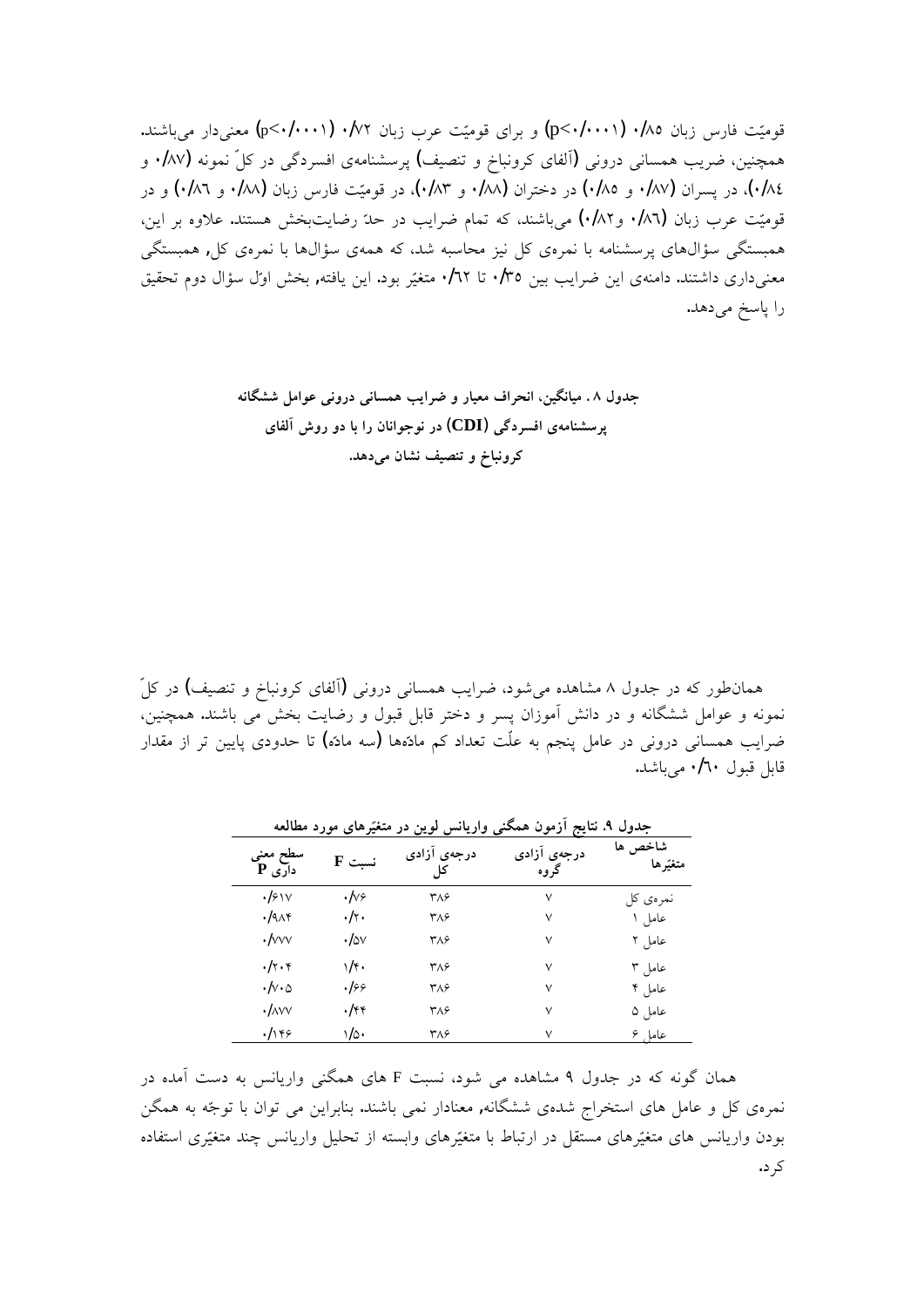| <u>معناداری</u> P         | درجەي<br>ازادى خطا | درجەي<br>آزاد <u>ی فرضیه</u> | $\mathbf F$ نسبت | ارزش                   | شاخص های أماری     | ازمون ها |
|---------------------------|--------------------|------------------------------|------------------|------------------------|--------------------|----------|
| $\cdot$ / $\cdot$ $\cdot$ | ۳۸۰                |                              | $2/\nu$          | $\cdot/\cdot$ $\wedge$ | Pillac's Trace     |          |
| $\cdot/\cdot\cdot$        | ۳۸۰                |                              | $2/\nu$ ٦        | $\cdot$ /9)            | Willk's Lambda     |          |
| ۰٬۰۰۰                     | ۳۸۰                |                              | $t/\nu$ ٦        | $\cdot/\cdot$ $\wedge$ | Hotelling's Trace  |          |
| ۰٬۰۰۰                     | ۳۸۰                |                              | $t/\nu$ ٦        | $\cdot/\cdot$ $\wedge$ | Roy's Largest Root |          |
| ۰/∨٥٦                     | ۳۸۰                | $\checkmark$                 | ٠/٦٠             | $\cdot/\cdot$          | Pillac's Trace     |          |
| ۰/۷٥٦                     | ٣٨٠                |                              | ۰/٦۰             | ۰/۹۸                   | Willk's Lambda     | مقط      |
| ۰/∨٥٦                     | ۳۸۰                |                              | ۰/٦۰             | $\cdot/\cdot$          | Hotelling's Trace  |          |
| $\cdot$ /vol              | ۳۸۰                |                              | ٠/٦٠             | $\cdot/\cdot$          | Roy's Largest Root |          |
| ،/۲۲٤                     | ۳۸۰                |                              | ۱/۳٥             | ۰/۰۲                   | Pillac's Trace     |          |
| ،/۲۲٤                     | ۳۸۰                |                              | ۱/۳٥             | $\cdot$ /۹۷            | Willk's Lambda     |          |
| ،/۲۲٤                     | ٣٨٠                |                              | ۱/۳٥             | $\cdot/\cdot$ $\cdot$  | Hotelling's Trace  |          |
| ،/۲۲٤                     | ۳۸۰                |                              | ۱/۳٥             | ۰/۰۲                   | Roy's Largest Root |          |

(MANOVA)**įźĈǀƜŤƯŶƴģžƳŚƿŹřƹƪǀƬŰţįŹřŵŚƴƘƯįŚƷƱƺƯŻō .ÎÍƩƹŶū**

همان طور که در جدول ۱۰ ملاحظه می شود، آزمون های معناداری تحلیل واریانس چند متغیّری نشان می دهند که دانش آموزان دختر و پسر حداقل در دو متغیّر وابسته بین آن ها تفـاوت وجـود دارد، امــا در متغیرهای مقطع تحصیلی و قومیّت بین آن ها در متغیرهای وابسته تفاوت دیده نمی شود. بنابراین می توان از تحلیل واریآنس چند متغیّری برای مقایسهی دانش اَموزان دختر و پسر از لحاظ میزان افسردگی و عامل های استخراج شده استفاده نمود.

جدول ۱۱. نتایج تحلیل واریانس چند متغیّری (MANOVA) در ارتباط با متغیّرهای مستقل (جنس، مقطع تحصیلی و **İĭŵźƀƟřƶŤƀŝřƹįŚƷźĈǀƜŤƯƹ (ŢĈǀƯƺƣ**

|                               |                                 |                                 | سعير س      | توميب                          |                  |                      |
|-------------------------------|---------------------------------|---------------------------------|-------------|--------------------------------|------------------|----------------------|
| سطح<br>معناداری P             | $F$ نسبت                        | ميانگين مجموع<br><u>مجذورات</u> | درجەي آزادى | مجموع<br>مجذورآت               | متغیّرهای وابسته | متغیّرهای مستقل      |
| ۱۸۱۵.                         | ۰/۰۵                            | $\sqrt{14}$                     |             | ۴/۱۴                           | نمړهۍ کل         |                      |
| $\cdot/\cdot \wedge$          | 7/۵۹                            | $s\vee s$                       |             | $5\sqrt{5}$                    | افسردگي عمومي    |                      |
| $\cdot$ /۴۵۸                  | $\cdot$ /00                     | $N^{\rho}$                      |             | $\sqrt{\frac{2}{3}}$           | سرزنش وگناه      |                      |
| $\cdot$ /۴۲۷                  | $\cdot$ /۶۳                     | $\Delta/\lambda$                |             | $4/\lambda$                    | بي قراري         |                      |
| .1.09                         | $r/\text{ov}$                   | ٢٢/٤٤                           |             | ۲۲/۴۴                          | اجساس تنهايي     |                      |
| 151V                          | $\cdot$ /۲۵                     | $\cdot$ /09                     |             | $\cdot$ /09                    | يــأس و نااميديّ |                      |
| $\cdot$ /٣٥١                  | $\cdot/\wedge$                  | r/qr                            |             | $\tau$ /۹۴                     | بی ارزشی         |                      |
| $\cdot$ /۲۷۲                  | $1/\tau$                        | $\frac{1}{4}$                   |             | 41/M                           | نمړهۍ کل         |                      |
| $\cdot/\tau \vee$             | $\lambda$                       | $\frac{1}{2}$                   |             | ٢۶/١٠                          | افسردگي عمومي    |                      |
| .1r.9                         | $1/\cdot 7$                     | $19$ /۳.                        |             | $19$ /۳.                       | سرزنش وگناه      |                      |
| $\cdot/\tau$                  | $1/\cdot 7$                     | $17/\lambda_0$                  |             | $17/\lambda_0$                 | بىقرارى          | مقطع تحصب            |
| 1114                          | $\Delta$                        | 10/17                           |             | $\sqrt{\Delta V}$              | احساس تنهايى     |                      |
| 158v                          | $\cdot/\tau$                    | $\cdot$ /۴۹                     |             | $\cdot$ /۴۹                    | یــأس و ناامیدی  |                      |
| ۰/۱۴۲                         | ۱۶/۱۶                           | $\sqrt{\vee\vee}$               |             | 4/vv                           | بی ارزشی         |                      |
| .1159                         | $\gamma/\gamma\gamma$           | $19$ $N$                        |             | $19$ $N$                       | نمړهۍ کل         |                      |
| $\cdot/\tau \cdot \tau$       | 1/sr                            | 57/90                           |             | 47/90                          | افسردگي عمومي    |                      |
| $\cdot$ /۱ $\vee$ ۲           | $\sqrt{\wedge}$                 | $\gamma$ 9/۴۶                   |             | ۲۹/۴۶                          | سرزنش وگناه      | قوميّت               |
| .1719                         | $1/\circ$                       | $\gamma\gamma/\epsilon$         |             | ۲۲/۰۱                          | بىقرارى          |                      |
| $\cdot/\vee\cdot\tau$         | $\cdot/\cdot$                   | $\cdot$ /٩ $\cdot$              |             | .19.                           | احساس تنهايي     |                      |
| 1.179                         | $\mathsf{f}/\mathsf{f}$         | $\binom{1.14}{1}$               |             | $\mathcal{N}$                  | یــأس و ناامیدی  |                      |
| 1014                          | $\cdot$ /۴۲                     | 1/97                            |             | 1/97                           | بی ارزشی         |                      |
| $\cdot$ / $\cdot$ $\circ$     | $V/\gamma r$                    | 0V/V9                           |             | <b>OVNT9</b>                   | نمړهۍ کل         |                      |
| $\cdot/\cdot \cdot \circ$     | $\mathcal{N} \cdot \mathcal{N}$ | $\gamma \cdot \sqrt{\gamma}$ .  |             | $\gamma \cdot \sqrt{\gamma}$ . | افسردگي عمومي    |                      |
| .1.70                         | $d\cdot r$                      | $v \sqrt{v}$                    |             | $v \triangleleft / \cdot v$    | سرزنش وگناه      |                      |
| $\cdot$ / $\cdot$ $\circ$     | ٧Ι۶۶                            | 111/19                          |             | 111/19                         | بىقرارى          | جنس و مقطع<br>تحصیلی |
| $\cdot/\cdot \setminus \cdot$ | 5/57                            | ۴۲/۲۱                           |             | ۴۲/۲۱                          | اجساس تنهايى     |                      |
| .1.91                         | $\frac{1}{2}$                   | 9/11                            |             | 9/11                           | یــأس و ناامیدی  |                      |
| $\cdot/\cdot\cdot$ ۳          | $\sqrt{44}$                     | 4.149                           |             | 4./46                          | بی ارزشی         |                      |

نتايج تحليل واريانس چند متغيّري در مورد ميزان افسردگي دانش آموزان دختر و پسر (جنس) و مقطع تحصیلی (سوم راهنمایی و اوّل دبیرستان) در نمرهی کل و عاملهای استخراج شدهی ششگانه, نــشان مــی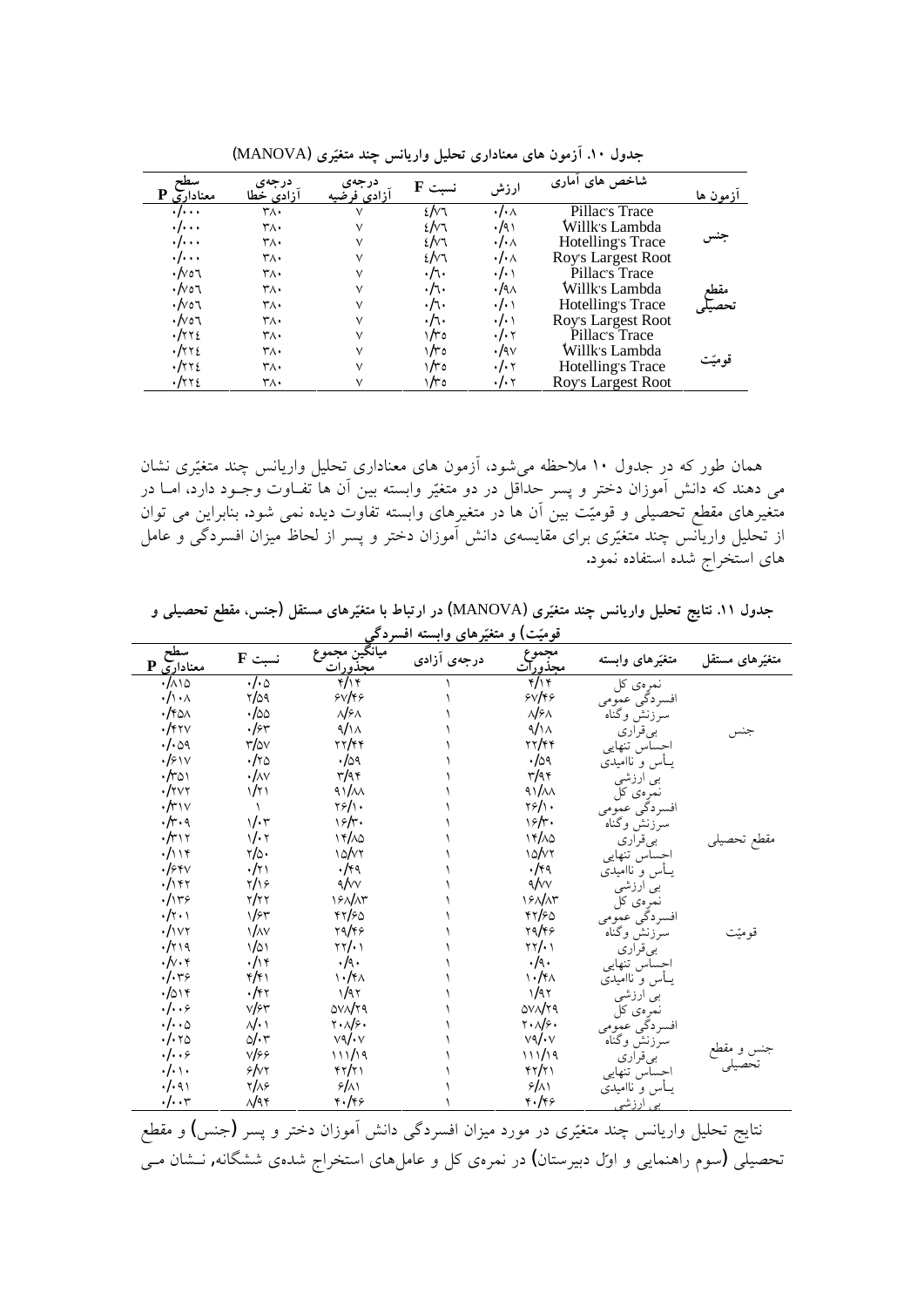دهند که نسبت F های به دست آمده به سطح معنادار آماری نمیررسند. بنابراین می توان نتیجه گرفت کـه دانش اَموزان دختر و يسر (جنس) و دانش اَموزان سال اول دبيرستان و سوم راهنمايي (مقطع تحصيلي) از نظر میزان افسردگی با یکدیگر تفاوت ندارند. همچنین، دانش آموزان عـرب زبـان و فــارس زبــان (متغیّــر قومیّت) فقط در عامل پنجم از نظر میزان افسردگی متفاوتند (افسردگی بالاتر دانش آموزان عرب زبــان بــا میانگین ۲/۰۹ در برابر میانگین ۱/۷۶ دانش آموزان فارس زبان) و نه در سایر عامل هـا و نمــره. کــل. بــه علاوه، یک تعامل غیر رتبه ای بین جنس و مقطع تحصیلی در نمرهی کل و عامل های شــشگانه در مــورد میزان افسردگی دیده می شود و نه برای عامل پنجم. تعامل غیر رتبه ای در نمرهی کلّ افسردگی بیانگر این است که دانش آموزان دختر در سال اول دبیرستان و دانش آمـوزان پـسر در سـال سـوم راهنمـایی میـزان افسردگی بالاتری دارند.

### بحث و نتیجهگیر *ی*

هدف اصلی تحقیق حاضر, بررسی اعتبار و تحلیل عاملی (روایی سازه) پرسشنامهی افسردگی (CDI) نوجوانان بود، ليكن در اين تحقيق دو سؤال تحقيق مورد توجّه بوده است.

یافتههایی برای اعتبار بازآزمایی، آلفای کرونباخ و تنصیف پرسشنامهی ارائه شد. شاخص های اعتبار یرسشنامه با شاخص۵های اعتبار گزارش شده توسط اسماکر و همکاران (۱۹۸۲)؛ دونلی و ویلسون (١٩٩٤)؛ فریگریا و همکاران (۲۰۰۱)؛ هماهنگ میباشند. علاوه بر این، سؤال های پرسشنامهی فوق با نمرەی کل از همبستگی معناداری برخوردار بودند. بنابراین، از این یافته میتوان نتیجه گرفت که مادّههای مقیاس فوق با یکدیگر همخوانی دارند و فقط در عامل پنجم به دلیل تعداد کم مادّه ها (سه مادّه) ضرایب همسانی درونی یایین است و غیر منطقی هم به نظر نمی رسد.

در این تحقیق, ضرایب همبستگی بین پرسشنامهی افسردگی (CDI) و فرم کوتاه مقیاس افسردگی کودکان برای کلّ نمونه، آزمودنی۵ای دختر، قومیّت فارس زبان، دانشآموزان مقاطع سوم راهنمایی و اول دبیرستان در حلّ قابل قبولی بودند، که بیانگر روایی همگرا پرسشنامه میباشد. در واقع، قابل قبول بودن پرسشنامهی افسردگی (CDI) نوجوانان بیانگر این است که همهی گویههای مقیاس فوق, نشانههای افسر دگی را اندازه می گیرند.

به نظر می رسد دور از انتظار نباشد که ضرایب روایی همزمان بین دو مقیاس فوق در حدّ بالا باشند چون دامنهی ضرایب روایی از ۰/۳۰ تا ۰/۵۰در حدّ متوسّط است، و مقیاس با مقیاس دیگر اندازهگیری میشود. دلیل دیگر شاید حجم پایین نمونه در کلّ نمونه و در متغیّرهای جمعیّتی باشد، که در مقیاس های بعدی با افزایش حجم نمونه میتوان انتظار داشت که ضریب روایی نیز افزایش یابد. همچنین، عدمهعنیداری ضریب روایی دانشآموزان پسر و عرب زبان را بتوان به عدم همکاری، انگیزش ناکافی و نداشتن رغبت كافي آن ها در تحقيق نسبت داد.

در این تحقیق با استفاده از روش عاملیابی محور اصلی مشخّص شد که پرسشنامهی افسردگی یک ابزار چند بُعدی است و دارای شش عامل میباشد، که عامل یکم بیشترین سهم واریانس را دارا میباشد و عوامل دیگر سهم کمتری در تبیین واریانس پرسشنامه برعهده دارند (جدول ۳ را ببینید). این یافته با یافتههای سایلور و همکاران (۱۹۸٤)؛ کواکس (۱۹۸۳)، فینچ و همکاران (۱۹۸۲)؛ دونلی و همکاران (١٩٩٤)؛ هل سل و همکاران (١٩٨٤)؛ دراکر و همکاران (٢٠٠٢)؛ روبرت (١٩٩٢) و پولی و همکاران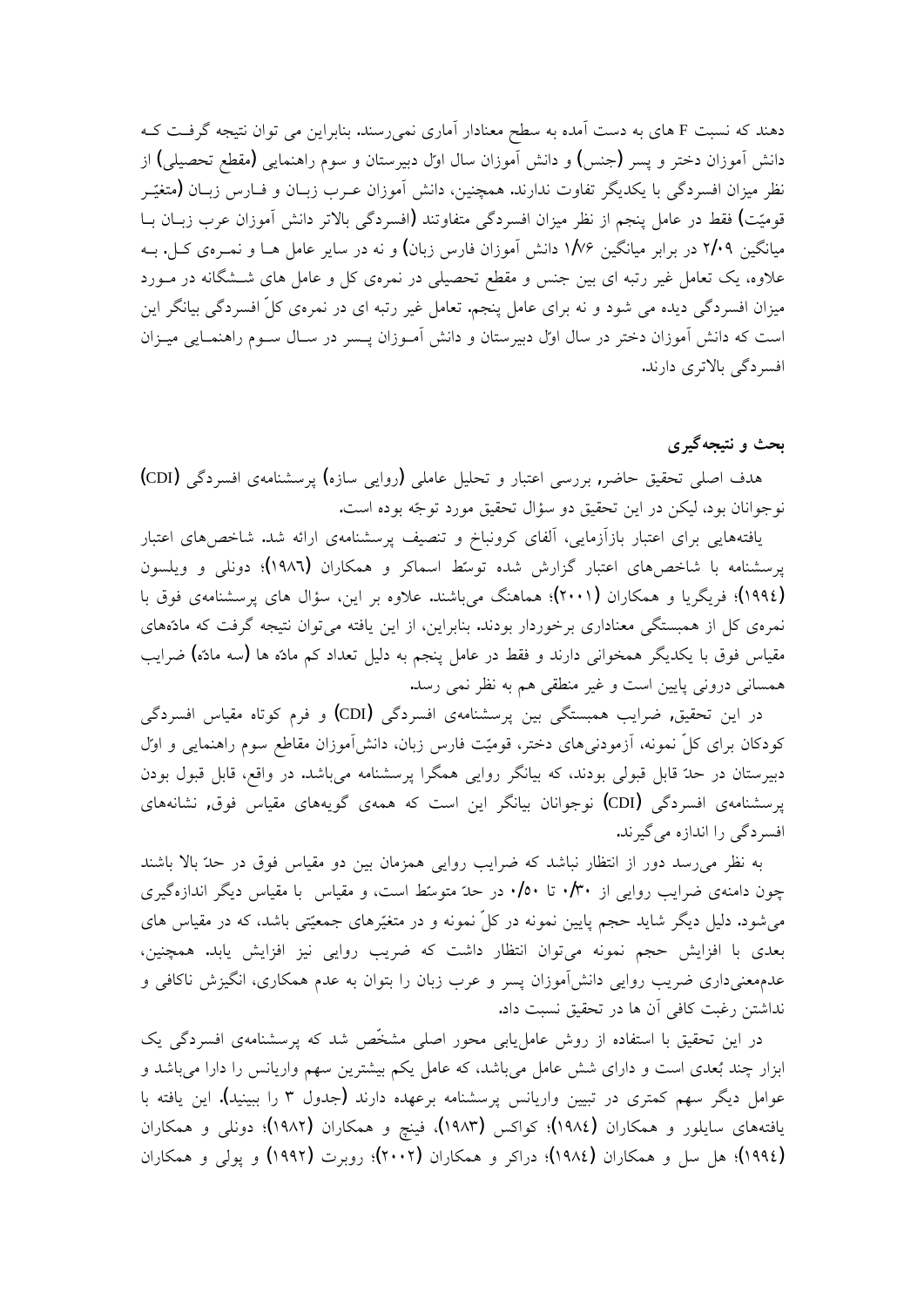(۲۰۰۳) هماهنگ نمیباشد. به طوری که دونلی و همکاران به ٦ عامل؛ کلین و همکاران به ٤ عامل؛ هل سل و همکاران به ٤ عامل؛ دراکر و همکاران به ٥ عامل و روبرت به ٣ عامل دست یافتند. اگر چه در مطالعهی دونلی و همکاران (۱۹۹٤)، عامل خلق, اهمّیّت بیشتری از عامل گناه و سرزنش شخصی دارد، امّا در مطالعهی حاضر, افسردگی عمومی نقش برجستهای را برعهده دارد. باید خاطر نشان ساخت که ساختار عاملي از يک نمونه به نمونهي ديگر با توجّه به عوامل فرهنگي، تربيتي، مذهبي و اقتصادي حاكم بر جامعه متفاوت می باشد و کشور ما نیز از این قاعده مستثنی نیست و آزمودنی۵ا بر اساس شرایط, عاملهایی از افسر دگی را ایجاد میکنند.

تحلیل واریانس چند متغیّری تفاوت معناداری را بین میزان افسردگی دانشآموزان دختر و پسر، دانشآموزان فارس زبان و عرب زبان (به جز در عامل پنجم دانش آموزان عرب زبان از میزان افسردگی بالاتری برخوردارند) و دانش آموزان سوم راهنمایی و اول دبیرستان نشان نداد. این یافته با یافتههای بیرماهر و همکاران (۱۹۹۲)؛ تاکاچی و همکاران (۱۹۹٤)، نجّاریان (۱۳۷۳)، ترینک و همکاران (۲۰۰۲)؛ اسماکر و همکاران (۱۹۸۲)، فریگور و همکاران (۲۰۰۱)، کاتیر و همکاران (۱۹۹٤)؛ ود و همکاران (۲۰۰۲)؛ توموری و همکاران (۲۰۰۲) و کنالس و همکاران (۲۰۰۲) که بیان می کنند بین دختران و پسران در میزان افسردگی تفاوت وجود دارد، مغایر است. بنابراین، از این یافته میتوان نتیجه گرفت که در حال حاضر اين مسئله كه نسبت به زمان هاى قبل دختران افسرده تر، ناتوان تر از يسران هستند تغيير يافته است و آن ها به مانند جنس مخالف در فعّالیّت های اجتماعی و فرهنگی مشارکت لازم را دارند که همین امر, منجر به شناخت و آگاهی آنان از خود می شود و آنها را در برابر مشکلات و تنیدگیهای روزمرّه ایمن نگه میدارد. همچنین امروزه این تفکّر در نوجوانان اعم از دختر و پسر ایجاد شده که وقتی افسرده و غمگین شوند از حالت سنتّی که کمتر در جامعه فعّال باشند و بیشتر نشخوار فکری مـأیوس کننده داشته باشند, خارج و بیشتر در فعّالیّتهای زندگی درگیر شوند. تبیین دیگر این است که سبک تبیینی دختران به مانند پسران شده است به این صورت که از سبک ناتوانی آموخته شده به آن شیوهای که سلیگمن بیان می کند, خارج شدهاند و سبک سازگارانه و قابل کنترل را تجربه میکنند. یک یافتهی جالب از تحلیل واریانس چند متغیّری که حاصل تعامل بین جنس و مقطع تحصیلی است به صورت زیر در نمرهی کل و در عامل های استخراج شدهی ششگانه درج شدهاند:(۱) میزان افسردگی دختران در دورهی دبیرستان از میزان افسردگی دختران در مقطع راهنمایی بالاتر است. و (۲) میزان افسردگی پسران در سال سوم راهنمایی بالاتر از دورهی دبیرستان است. یافتهی به دست آمده را شاید بتوان به این صورت بیان نمود که چون دختران زودتر به بلوغ جنسی و عاطفی میرسند و برای اَیندهی خود طرحها و نقشه هایی را در ذهن ترسیم می کنند و ممکن است با محدودیّت هایی در خانواده و جامعه رو به رو شوند در نتیجه خلقیّات آنها زودتر از پسران تحت تاثیر جریانات منفی قرار میگیرد.

در نهایت، از جمع بندی مطالب فوق می توان نتیجه گرفت که پرسشنامهی افسردگی (CDI) در نوجوانان از اعتبار و روایی مناسبی برخوردار میباشد و از آن میتوان به عنوان یک ابزار اندازهگیری پایا و معتبر برای بررسی میزان افسردگی در محیطهای پژوهشی و درمانی استفاده کرد.

. آ**ي**ن

تقوی، سیّد محمّدرضا، مزیدی محمّد (۱۳۸٤). بررسی روایی و پایایی مقیاس خودسنجی افسردگی (DSRS) برای دانش[موزان ایرانـی. پژوهشهای روان شناختی، دوره ۸ شماره ۱ و ۲. ص ۲۳ تا ۳۹.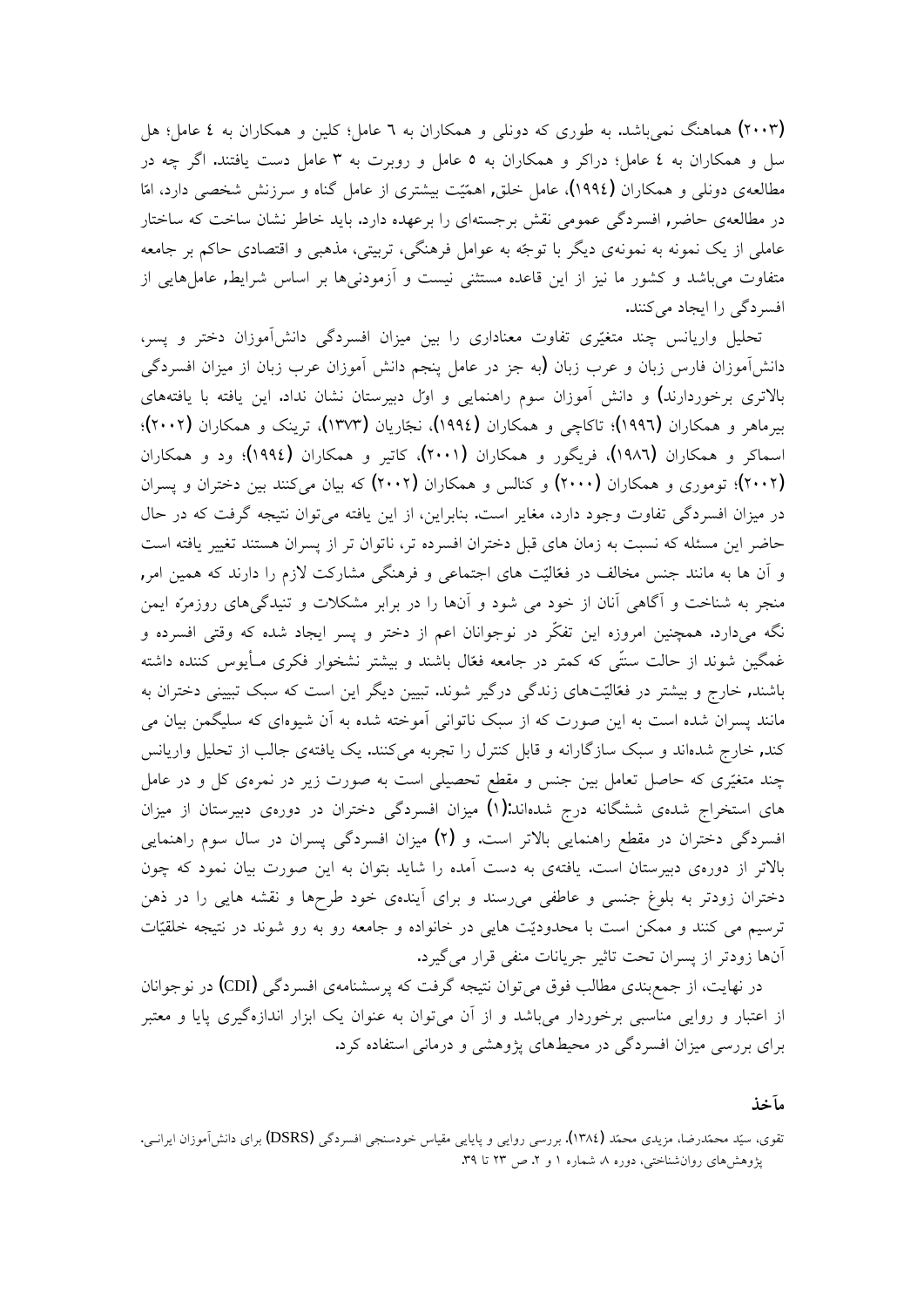نجاریان، بهمن (۱۳۷۳). ساخت و اعتباریابی فرم کوتاه افسردگی کودکان (CDS-A) به وسیلهی تحلیل عوامل، مجلّهی پژوهشرهای روانشناختی، دورهی ۲۷ شما ۳ و ٤، ٤٤-٢٤.

- Beck, A. T. (1976). Cognative therapy and the emotional disorder. New York: International Press. In Donnelly, M. & Wilson, R. (1994). The dimensions of depression in early adolescence, *Personality Individuall Difference*. 17, 425-430.
- Birmaher, B. Brent, D. A. & Benson, R. S. (1998). Summary of practice parameters for the assessment and treatment of children and adolescents With depression disorder. *Journal of the American of Child and Adolescent Psychology*. 37 (11), 1234-1238.
- Birmaher, B. Ryan, N. D. Williamson, D. E. Brent, D. A., Kufman, J., Dahl, R. E., Perel, J., & Nelson, B (1996). Children and adolescent depression: A review of the past to years, part 1. *Journal of the American Academy of Child and Adolescent Psychology*. 35 (11). 1427-1439.
- Canals, J., Domenech- Liaberia, E., Fernandez- Ballart, J. & Marti- Henneberg, C. (2003). Predictors of depression of eighteen. A 7 years follow- upin a Spanish non- clinical population. *EuroPean Child Adolescence Psychiatry*, 11 (5), 226-236.
- Chartier, G. M., & Lassen, M. K. (1994). Adolescence depression's. children's depression inventory norms, suicidal ideation and (weak) gender effects. Adolesscence, 29 (116), 859-864.
- Donnelly, M. & Wilson, R. (1994). The dimensions of depression in early adolescence. *Personality Individuall Difference*, 17, 425-430.
- Drucker, P. M., & Greco- Vigorito, C. (2002). An exploratory factor analysis of children's depression inventory scores in young children of substance abusers. Psychological Report. 91 (1), 131-141.
- Finch, A. J. Fleming, C. C. & Spirito, A. (1982). Factor analysis of the childrens Depression Inventory with emotionally disturbed children. Unpublished Manuscript. Verginia Treatment Center for Children. Richmond. VA. In Donnely, M. & Wilson, R. (1994). The dimentions of depression in early adolescence. Personality Individuall Difference, 17, 425-430.
- Frigeria, A., Pesenti, S, Molteni, M, Snider., & Battaglia, M. (2001). Depression symptom as measured by CDI in a Population of northern Italian children. EuroPean Psychiatry, 16 (1), 33-37.
- Hesel, J, & Matson, J. L. (1984). The assessment of depression inchildren: The internal structure of the Child Depression Inventory (CDI). Behaviour Research and Therapy, 22, 289-298.
- Klin, H. K. Siegel, L. J. Mullins, L. & Griffin, N. (1982). Factor analysis of the Childrens Depression Inventory for clinic and non- clinic children. Symposium Meeting of the American Psychological. Assiociation, Washington, DC. In Donnely, M. & Wilson, R. (1994). The dimensions of depression in early adolescence. Personality Individuall Difference, 17, 425-430.
- Kovacs, M. (1981). Rating scales to assess depression in school-age children. Acta poealiphychiatry, 46, 305-315. In Donnelly, M & Wilson, R. (1994). The dimesions of depression in early adolescence. *Personality Individuall Difference*, 17, 425-430.
- Kovacs, M. (1983). The Childrens Depression Inventory: A self- rated depression scale for school- age youngsters, Unpublished Manuscript, University of Pittsburg, Pa. In Donnely, M. & Wilson, R. (1994). The dimensions of depression in early adolescence, *Personality Individuall Difference,* 17, 425-430.
- Krug, E. G. Kresnow, M. Peddicord, J. P. Et al. (1998). Suicide after natural disasters New England Journal of Medical, 338 (6), 373-378.
- Lewinsohn, P. M. Rohde, P. & Seeley, J. R. (1998). Major depressive disorder in older adolescents: Prevalance, risk factor, and clinical implications *Clinical Psychology Review*, 18 (7), 765-794.
- Liss, H. Phares, V., & Liijequist, L. (2001). Symptom endorsement differences on the children's Depression Inventory with children and adolescents on inpatient unit. *Journal of Personality Assessment*, 76 (3), 396-411.
- Poli, P., Sbrana, B., Marcheschi, M. & Masi, G. (2003). Self-reported depression symptoms in a school sample of Italian Children and adolescents. *Child Psychiatry Human Development*, 33 (3), 209-226.